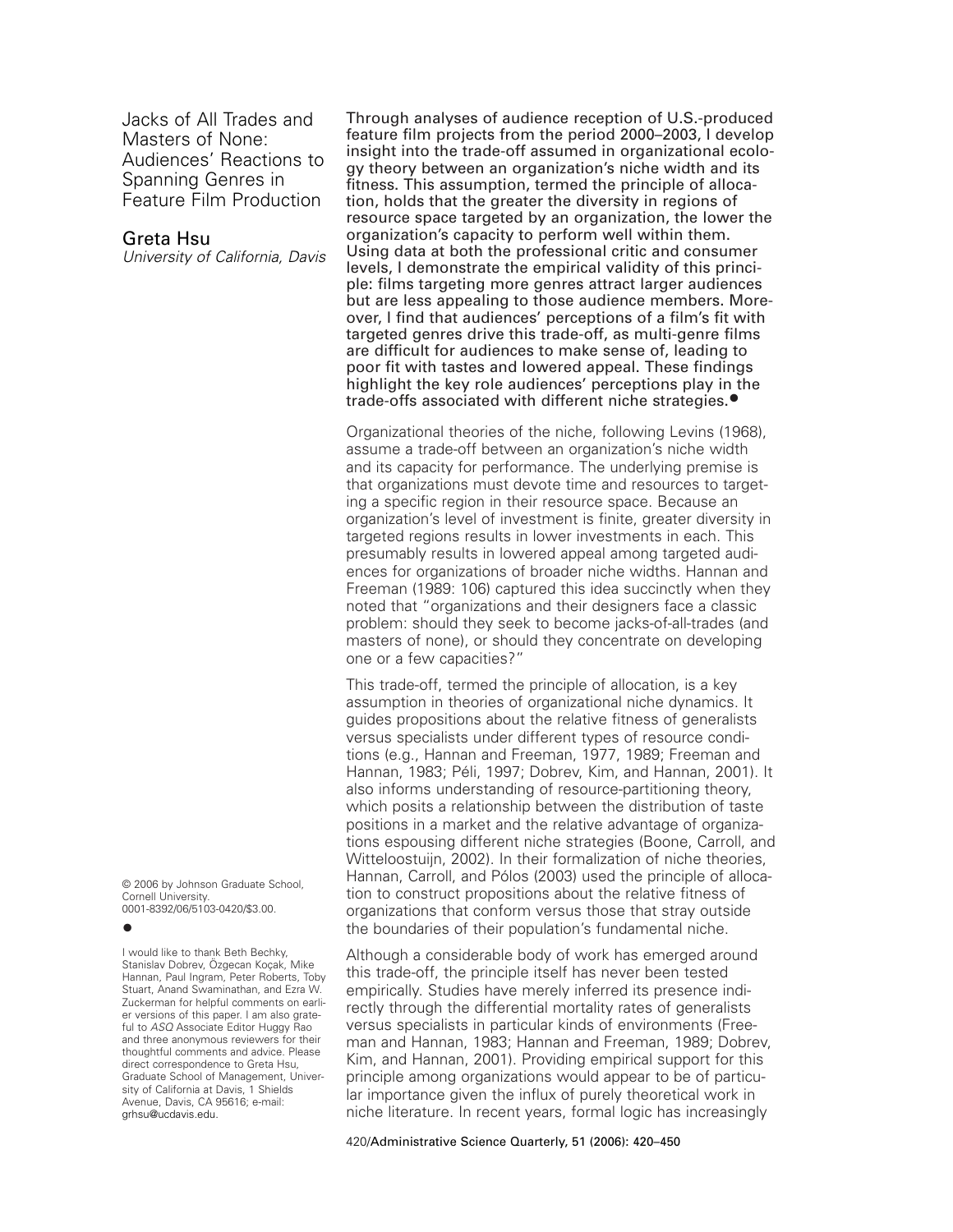been used to integrate disparate lines of theorizing and build new theoretical propositions about organizational niche dynamics (e.g., Bruggeman, 1997; Péli, 1997; Hannan, Carroll, and Pólos, 2003; Boone and Witteloostuijn, 2004). Theorists have also relied on geometrical principles to develop predictions about niche dynamics under different types of resource conditions (Péli and Nooteboom, 1999; Péli, 2004). Such work holds great promise for guiding and facilitating future empirical research, but its usefulness depends on the validity of its foundational assumptions.

In addition, the factors that contribute to the proposed tradeoff between niche width and audience appeal remain underdeveloped. Original descriptions of the principle of allocation spoke at a general level of the trade-off between niche width and fitness levels. The underlying intuition was that generalists are less efficient than specialists at exploiting environmental positions because they spread their capacities across multiple positions. The primary focus was thus placed on the internal structure and operations of the organization and how these affect performance. This focus, however, overlooks the power of the audience in shaping organizational opportunities and constraints.

Theorists have long acknowledged the key role that audiences play in organizational dynamics. A core notion driving literature on legitimacy is that audience members' shared beliefs about what types of organizations are desirable and appropriate exert strong pressures on organizations (see Suchman, 1995, for a review). Organizations must demonstrate conformity with audiences' expectations to obtain their approval and thus the material and social resources necessary for survival (Meyer and Rowan, 1977; DiMaggio and Powell, 1983). Work on market structuration similarly proposes that audiences' perceptions compel market producers to adhere to an orderly schedule of distinct roles (White, 1981; Podolny, 1993, 1994).

Although the audience has played a prominent role in such theories, understanding of this role has been largely conceptual—generalized audience pressures have been treated as a powerful yet unobservable phenomenon. In recent years, however, a number of empirical studies have focused on how audiences' perceptions and reactions discipline producers (Zuckerman, 1999; Zuckerman and Kim, 2003; Carroll and Swaminathan, 2000; Rao, Monin, and Durand, 2003, 2005; Dobrev, Ozdemir, and Teo, 2005). Such work has led to a growing recognition of the importance of developing greater understanding of the constraints imposed by audiences on organizations. The current study contributes to this emerging focus by examining the key role audiences' perceptions play in the trade-offs involved in spanning market positions. More specifically, I examine how the ability of audience members to clearly perceive and identify an organization's fit with targeted market positions varies systematically with niche width and the consequences of this for organizations competing to attract audiences' resources.

I focus on the U.S. feature film industry for the period 2000–2003, a context in which the issue of whether to target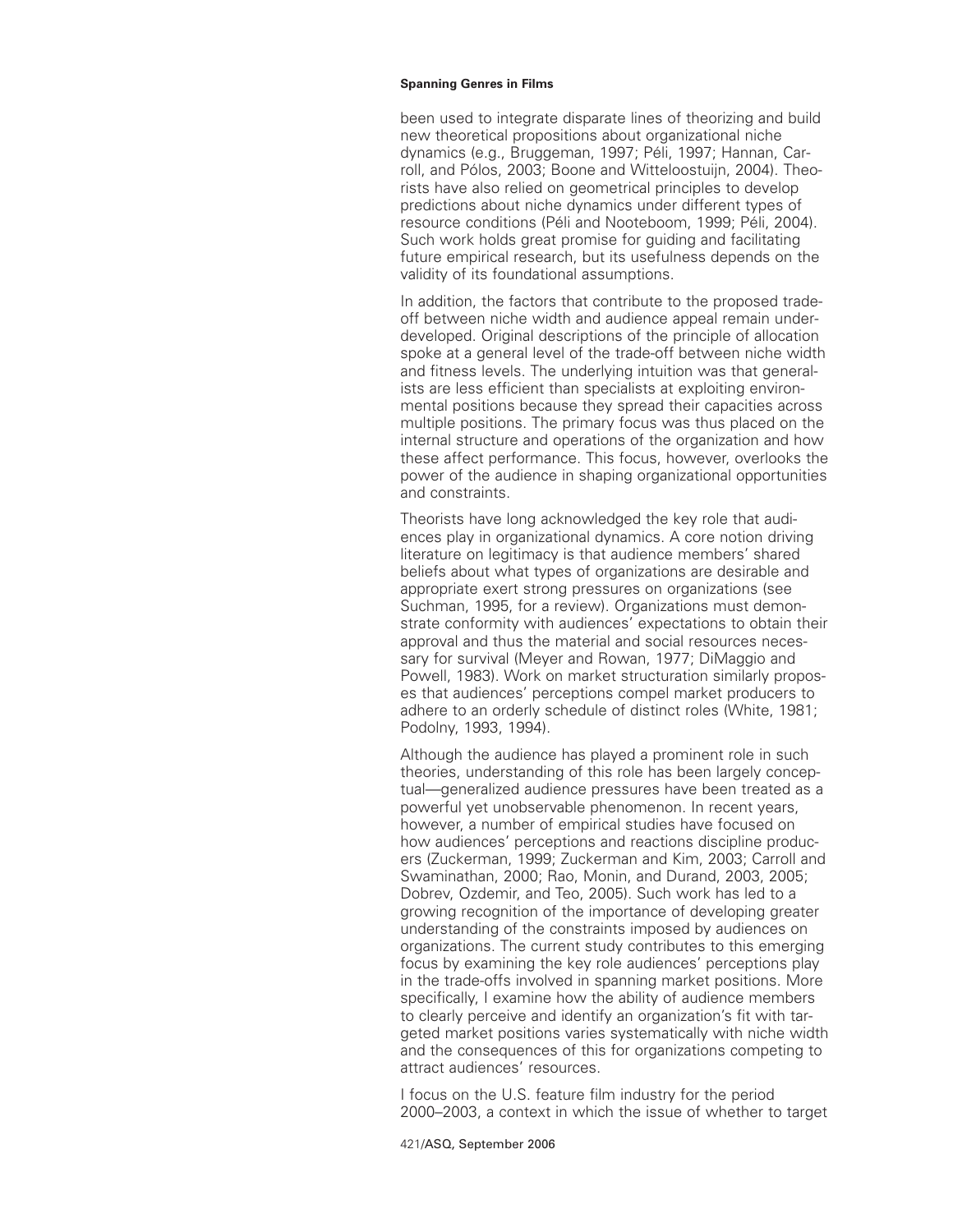a broad niche or a specific one is highly salient to producers. The envisioned audience for a film shapes many factors in the production process, such as the way a script is developed and pitched to potential investors, whether the film will attract well-known actors, directors, and other skilled workers, and how much of a studio's promotional capacity will be devoted to a film. In this study, I test the principle of allocation at the level of the film project. Films are produced by temporary, single-project organizations (Faulkner and Anderson, 1987), which typically operate in environments that are complex and uncertain, coming together for a limited time to produce a unique output through team-based coordination of diverse experts, technicians, and professionals. This characterization meshes well with audiences' perceptions of films film-goers generally focus on individual film projects when developing expectations for particular film-going experiences, making quality assessments, and choosing whether or not to award their resources and support. Audiences' beliefs about producers' identity can thus be seen as forming at the level of the project rather than the studio (Zuckerman and Kim, 2003). Though discussion of the principle of allocation was originally framed in terms of traditional organizations, singleproject organizations are equivalent along dimensions relevant to trade-offs inherent in the principle of allocation. The agents producing these projects have limited capacities to devote to the production of their offering. They can also choose to tailor and market their project around a broad constituency or a more specific one.

Moreover, such organizations facilitate a strict test of the principle of allocation. The principle of allocation works from a default expectation of equality in the overall capacities of organizations in a population (Hannan, Carroll, and Pólos, 2003), which allows one to compare organizations of a given type against one another and predict that those targeting a broader niche suffer in terms of audience appeal relative to their more specialized counterparts. To test the principle of allocation, one must therefore be able to control for differences in the overall capacity of organizations, which is difficult to do in traditional organizational populations, where generalists often enjoy economies of scale and/or scope. The project-based organizations I studied, however, facilitate such a test. Even more, I was able to gather a wide variety of data related to the potential capacity levels of film projects, such as the total size of the film budget, the number of opening exhibition sites, the box office draw of the film's stars and director, whether the film was a sequel, and whether its distributor was a major or independent studio. Accordingly, while I explore the implications of niche width for the performance of film distributors in supplementary analyses, the main test of the principle of allocation is at the level of the film project.

# NICHE WIDTH AND AUDIENCE APPEAL

Analytical treatments of the niche in organizational ecology are premised on Hutchinson's (1957, 1978) abstract conceptualization of the niche as the set of points in n-dimensional space for which a biological population's fitness is non-negative. Hannan and Freeman (1977) applied this concept to the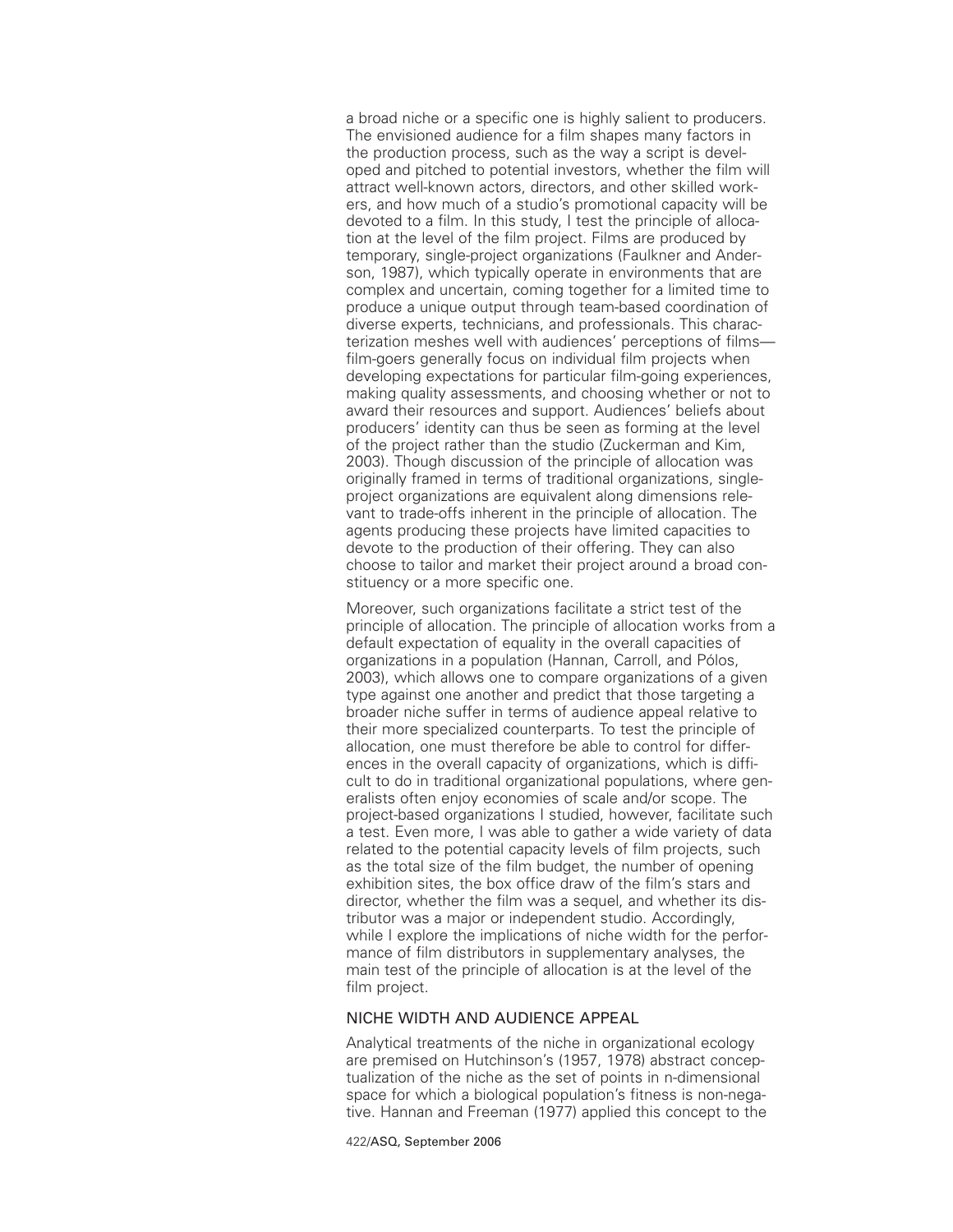world of organizations, in which the environments of interest reflect a diverse array of social, cultural, economic, and political dimensions. Accordingly, they defined an organization's fundamental niche as the set of all points along such dimensions for which the organization is potentially (but not necessarily) able to garner the resources necessary for survival. Niche-width theories focus on differences in fundamental niche width when predicting the relative fitness of organizations, rather than on the "realized" niche, which incorporates the presence and impact of competitors on growth rates in its specifications of an organization's resource space (e.g., Carroll, 1985; McPherson, 1983; McPherson and Ranger-Moore, 1991). Because the principle of allocation concerns the trade-offs involved in determining the width of an organization's fundamental niche, theoretical work outlining this principle falls within the purview of niche-width theory.

The width of an organization's niche refers the level of variance in environmental resources within the region bounded by these points. Organizations targeting a wide diversity of environmental resources are classified as having broad niches and are labeled "generalists." Those that limit their focus to a tight region in the environmental space are treated as having narrow niches and are labeled "specialists." Hannan and Freeman (1977) considered the relative fitness of generalists versus specialists under different environmental conditions. Their propositions were guided by the key idea of a trade-off between an organization's niche width and its fitness across those positions. Specialists concentrate their capacities on performing one type of action efficiently and reliably, while generalists divide their capacities across many different kinds of activities, reducing their potential for performance in each. Specialists are thus expected to out-compete generalists in regions they both target. Of course, generalists have their advantages as well. Given a highly variable or unpredictable distribution of resources, generalists are likely to outlast specialists because they spread risk across multiple regions of the environment. Empirical support for these ideas has been found in a variety of contexts (e.g., Freeman and Hannan, 1983; Hannan and Freeman, 1989; Dobrev, Kim, and Hannan, 2001; Dowell and Swaminathan, 2000).

In a recent formalization of theories of the niche, Hannan, Carroll, and Pólos (2003) delved into the mechanisms underlying this trade-off in greater detail. They began their account with an environment composed of audience members that may include a wide variety of constituents, such as consumers, investors, employees, partners, and analysts. Relevant audience members exercise social or material control over the fates of producers and thus represent the resource distribution from which organizations attempt to survive. Members of the audience often hold distinct tastes, or sets of preferences, for organizational offerings. For example, in the market for music, different segments of the audience express tastes for different types of music, such as classical, jazz, heavy metal, and reggae (Mark, 1998). Accordingly, audiences can be seen as occupying different "taste positions" in an organization's multidimensional resource space. These positions are treated as abstract representations of audi-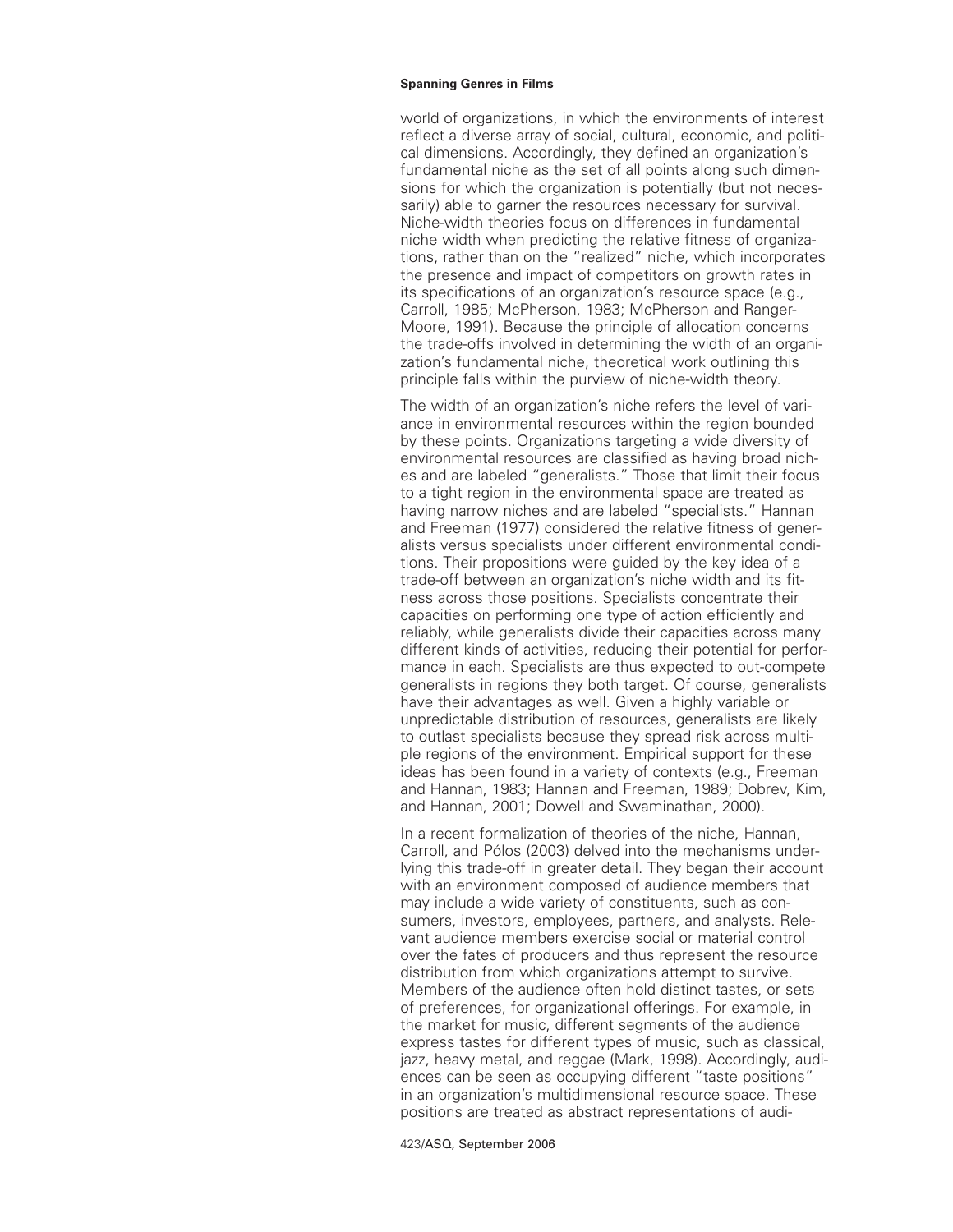ences' preferences; they correspond to general distinctions in the needs or desires of some portion of the market's audience. To garner audiences' attention and resources, organizations must tailor their concrete offerings to the preferences represented at particular positions.

Where exactly an organization's niche lies relative to particular positions depends on two factors. The first is the intrinsic fit between its offering and taste preferences. Without fit between an organization's concrete offerings and the preferences held at a particular position, there is no potential to accumulate resources. Yet the existence of intrinsic fit by itself is not enough to lead to the resources necessary for survival. An organization must also devote some level of engagement, or sustained focus, to making its offerings available and known to targeted audience members. It must strive to ensure that audience members actually perceive the fit of its offerings with their preferences. Without such recognition, the offering again has no possibility of attracting audiences' resources. An organization's fundamental niche therefore consists of those positions for which the organization's engagement is nonzero and there is some intrinsic fit between the organization's offering and the taste.

Engagement refers not only to designing features of the offering to fit specific tastes but also to such diverse actions as learning about the idiosyncratic tastes of targeted audiences, tailoring the mode of presentation of its offering to those audiences, and establishing a clear and desirable organizational identity (Hannan, Carroll, and Pólos, 2003). The amount of engagement that an organization devotes to a particular taste position affects its ability to communicate and elicit appeal among audiences at the position. Generally speaking, appeal at a particular taste position is expected to grow with the level of engagement.

Given that organizations have a finite capacity for engagement, any increase in niche width must decrease the level of an organization's engagement across its diverse positions. Paying attention to a broader, more diverse set of audiences therefore means less attention paid to establishing and communicating a clear fit to each. This is expected to result in lowered appeal (and thus fitness) across these positions. By targeting a broader array of taste positions, an organization increases the sheer number of audience members that it is able to reach. If this is true, the audience that is attracted to an organization with a broad niche should normally be greater in size than the audience for an organization with a narrow niche. But because the ability of the organization to effectively appeal to audience members decreases as it stretches its focus to include more taste positions, the appeal audiences experience for the organization's offerings should generally decrease with its niche width. These arguments lead to two main predictions representing the key trade-offs in the principle of allocation:

Hypothesis 1 (H1): The number of audience members an organization attracts is an increasing function of its niche width.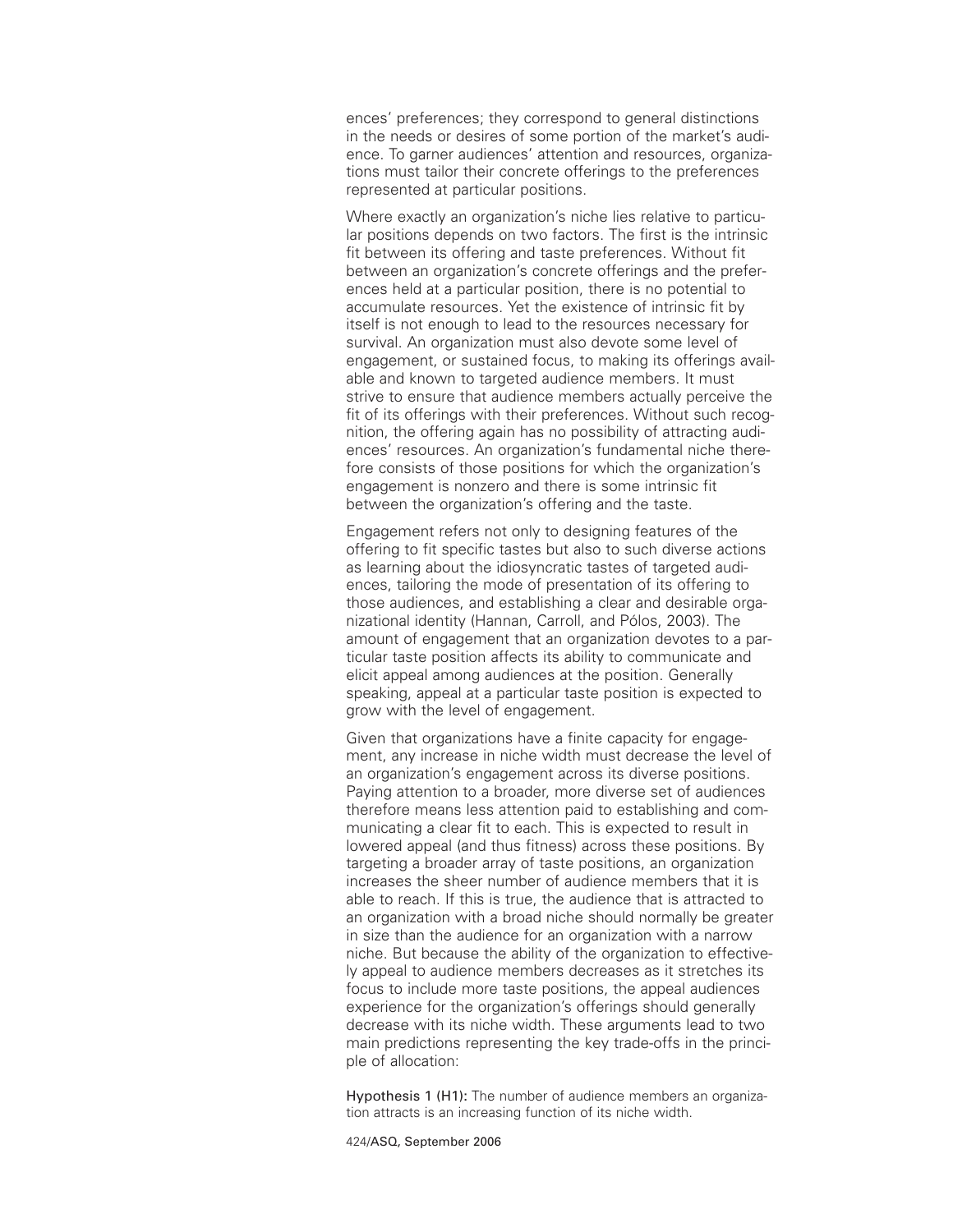Hypothesis 2 (H2): The appeal of an organization to audience members is a decreasing function of its niche width.

The first two hypotheses should hold in markets meeting three basic conditions. The first concerns advantages due to scale. In markets in which environmental resources are highly concentrated, resource partitioning theory holds that organizations residing in high-resource positions often come to enjoy scale-based advantages, which they use to improve the appeal of their offerings relative to those of competitors (Carroll, 1985). As a result, large organizations in resource-abundant positions may have an enhanced ability to appeal to audiences, overriding the costs of targeting a broad niche (Hannan, Pólos, and Carroll, 2006). In contexts in which a high concentration of resources leads to significant economies of scale for generalist organizations, the principle of allocation is not expected to hold.

A second condition concerns complementarities between a market's taste positions. When skills and features tailored to one taste position can be parlayed into another without the dedication of significant effort and resources, spanning positions is not likely to have significant negative effects on audience appeal (Carroll, Dobrev, and Swaminathan, 2002). The potential benefits in terms of audience size should significantly outweigh the negative effects of spanning multiple positions. When market positions are strictly incompatible with one another, however, one would expect the negative impact in terms of appeal to overshadow any benefit in audience size. When categories are incompatible or oppositional, producers who attempt to span positions encounter substantial difficulty in appealing to and retaining consumers (Carroll and Swaminathan, 2000; Zuckerman and Kim, 2003; Rao, Monin, and Durand, 2003, 2005). The principle of allocation applies when features specific to each position in a market are different enough that producers must engage in some non-significant effort to span them, but not so incompatible that efforts to span boundaries would result in consumers sharply rejecting them.

Lastly, the first two hypotheses should only be operative when the stages of gaining audience attention and of evaluation are temporally distinct from one another. In many contexts, audiences are able to gather information on producers' appeal before consumption through activities such as personal testing, reading published reviews, and word of mouth. When these two stages are intertwined, producers targeting broad regions of the market are likely to suffer a penalty in total audience size because of their lowered appeal.

# The Role of Audience Perceptions

The trade-offs posited by the principle of allocation are likely driven by differences in the way in which audiences perceive and make sense of organizations of different niche widths. Hannan, Carroll, and Pólos (2003) maintained that an organization that targets broader diversity in taste positions will encounter greater difficulty in establishing its fit with those positions than an organization that specializes its activities in a narrow niche. In spreading its capacity across diverse positions, the generalist is less likely to clearly communicate and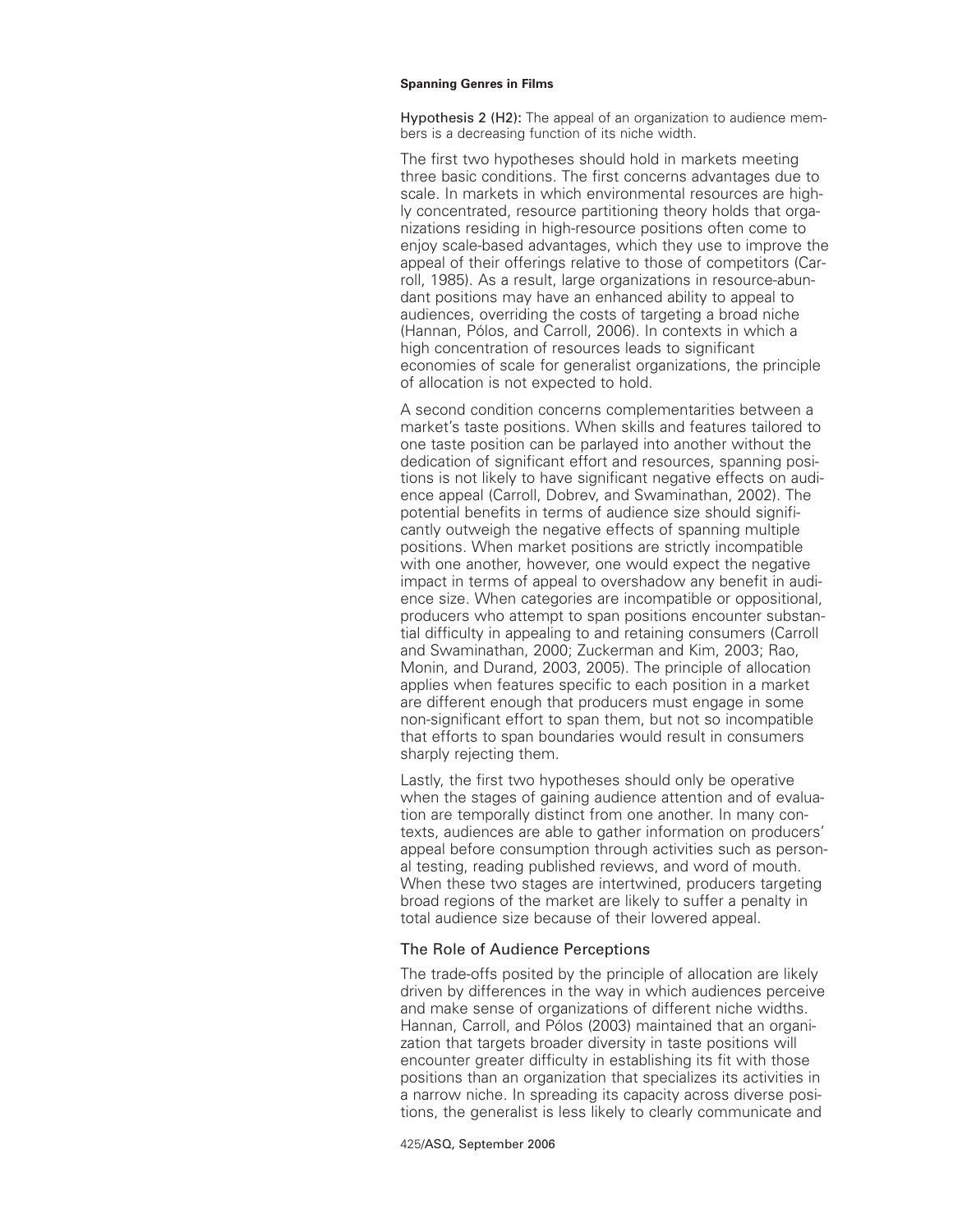establish its fit with any one. This meshes with McKendrick et al.'s (2003) finding that producers who participate in a variety of market categories are less likely to instill clear identities in the eyes of relevant audiences relative to producers with "perceptually focused" identities. The extent to which audience members clearly perceive an organization's fit with targeted taste positions should therefore decrease as the organization stretches its focus to address more taste positions.

One way in which such clarity of fit manifests itself is through consensus in the beliefs audience members hold about how to classify organizations relative to established market positions (Zuckerman, 2004). Organizations that clearly establish themselves will experience a high level of agreement in audiences' perceptions about their fit with targeted positions. Conversely, those that are less effective in communicating fit will experience greater dissensus among audience members about their positioning. If organizations targeting a broader niche are less effective in communicating their fit with targeted positions, they are generally likely to engender less consensus about their respective positions.

Hypothesis 3 (H3): Audience members' consensus about an organization's fit with targeted taste positions is a decreasing function of its niche width.

Previous research suggests that producers must advance through two stages to gain an audience's resources: gaining the audience's attention and demonstrating appeal (Zuckerman, 1999). Difficulty in establishing fit with established market positions is expected to hinder an organization's performance in both stages. Lack of fit is expected to decrease the likelihood that audiences will grant attention or consideration (Zuckerman, 1999, 2000; Zuckerman et al., 2003). Offerings that clearly fall within the categories audiences use to make sense of offerings are perceived to have common characteristics that audience members can easily identify and compare. Those that do not fit the established mold of the market, by comparison, are difficult for audiences to interpret and evaluate and are thus ignored. If effectively communicating and establishing a clear fit with targeted taste positions is a key factor in attracting audiences, organizations that have established greater consensus among audience members' in perceptions of fit with targeted taste positions should attract more audience members.

Hypothesis 4 (H4): Audience members' consensus about an organization's fit with targeted taste positions increases the number of audience members an organization attracts.

This dynamic is likely to put generalists at a disadvantage because it is more difficult for them to establish a clear fit in the minds of audience members (Zuckerman et al., 2003). Importantly, this does not negate the earlier prediction that organizations that target a broader diversity in taste positions will attract larger audiences. When producers target multiple taste positions, they increase the total size of the market that they have the *potential* to appeal to and glean resources from. When producers bridge multiple positions, however,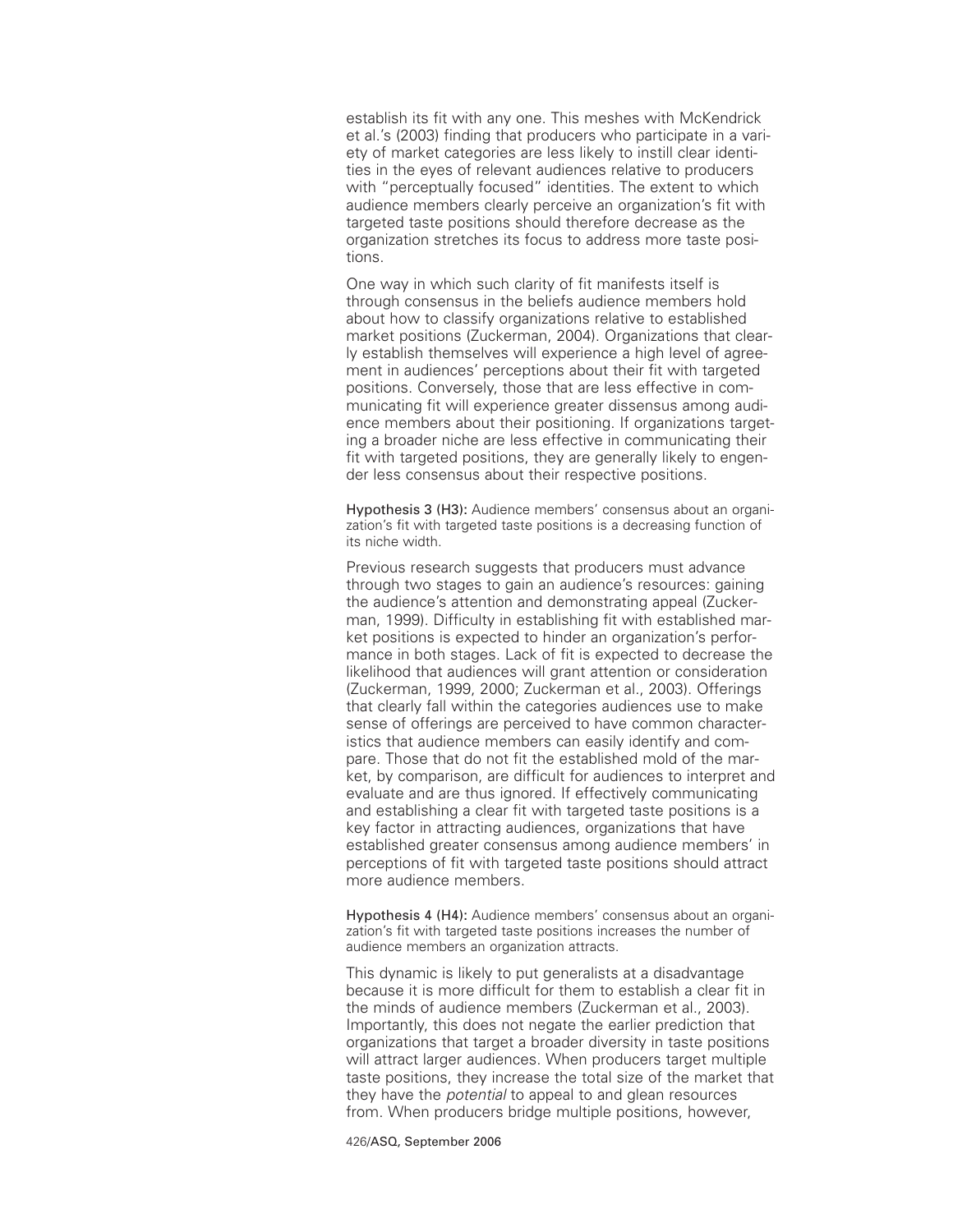audiences have more difficulty interpreting their identities. Thus the extent to which producers capitalize on their potential audience will be shaped by the extent to which they are effective in establishing their fit with targeted positions.

Establishing clear fit with targeted positions should also play an important role in the relationship between niche width and an organization's appeal to audience members. When organizations enjoy high audience consensus about their fit with targeted positions, their match with the taste preferences held at those positions is clear. Such organizations have effectively communicated and established their possession of attributes central to the audience's enjoyment of offerings. As a result, clear fit with taste preferences results in greater appeal among targeted audience members (Hannan, Pólos, and Carroll, 2006). Audience members' consensus in perceptions of fit is thus expected to be a key mediator in the relationship between niche width and appeal. Targeting a broad niche hinders an organization's ability to engender a high level of consensus. Because organizations that more effectively establish fit will experience greater audience appeal, organizations addressing a broader niche should have less appeal.

Hypothesis 5 (H5): Consensus among audience members about an organization's fit with targeted taste positions mediates the effect of niche width on the appeal of an organization to audience members.

Together, H4 and H5 suggest that producers who can establish a clear consensus will benefit in both stages of market acceptance: gaining the audience's consideration as a potential exchange partner and being evaluated as a better fit with taste preferences relative to other producers.

# METHOD

# Setting: U.S. Film Industry

To test the hypotheses, I focused on audiences' responses to projects in the contemporary U.S. film industry (2000–2003). In this context, there is a straightforward operationalization of taste position: film genre. Austin (1988: 75) noted that audiences "have film type preferences and can articulate their preferences, frequently by employing commonly used genre labels." This suggests that genres correspond to sets of preferences held by members of the film audience. Films classified under the same genre share common story-line elements that form the basis for audiences' expectations of a particular film experience. These elements include such features as the nature of the protagonist and antagonist, the structure of dramatic action, the catalytic event, narrative style and structure, and tone (Dancyger and Rush, 2002). Neale (2000: 227) provided some examples: "The science fiction film is set in the future and deals with the intrusion of 'others'; the gangster film is set in the present and deals with the contradictions that stem from striving for social and financial success; and the western is set in the past and deals with the ethics of violence."

In providing unifying elements, genres play a key role in the production process. Genres facilitate communication and coordination among project personnel and provide clear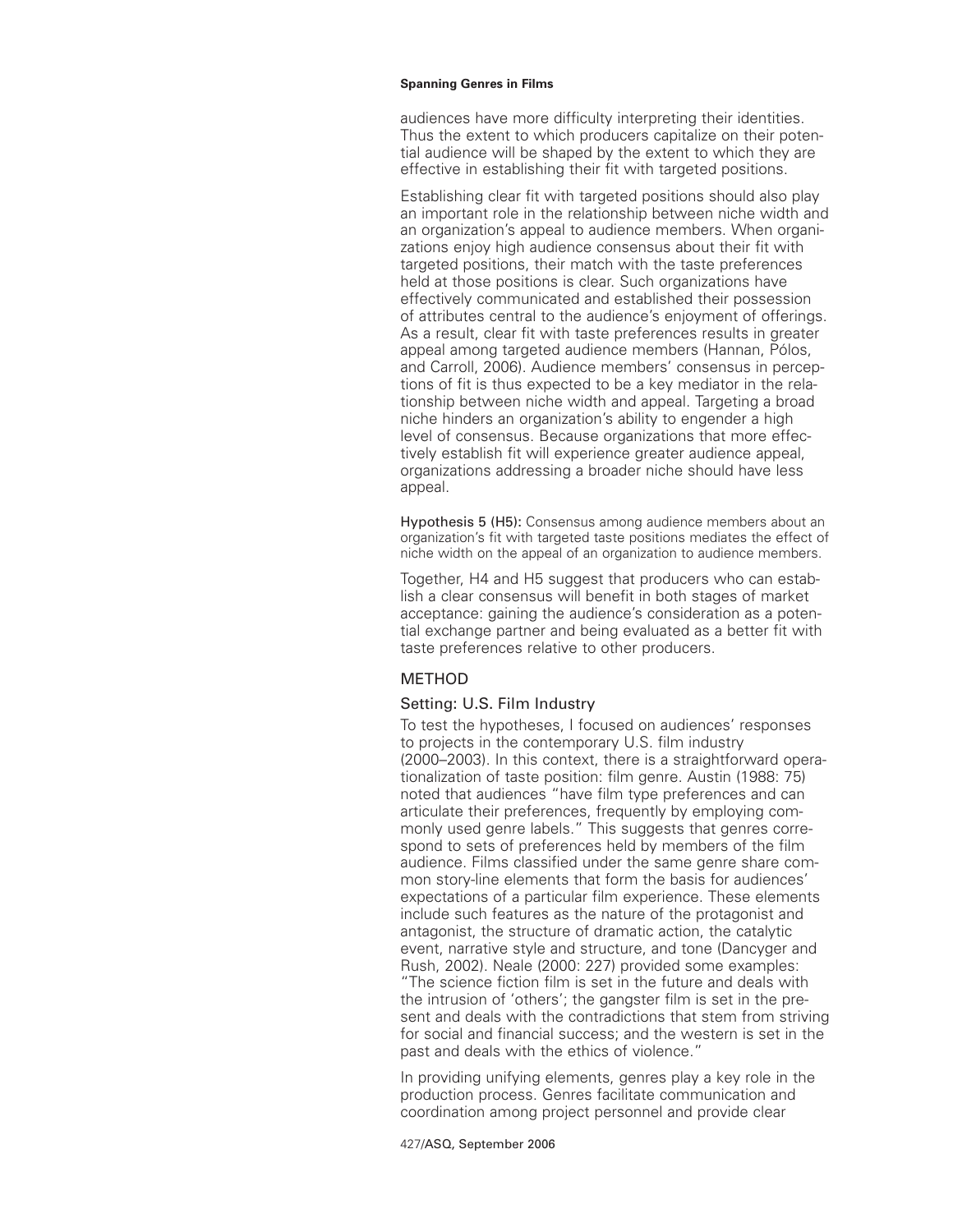frameworks for selecting film projects, organizing projects' development, and guiding studio resource allocation decisions (Schatz, 1981; Altman, 1999). Genre also has a profound impact on audiences' perceptions and expectations. Film researchers have consistently found a film's genre to be the most important reason audience members cite for attending a specific film (Austin, 1988). Moreover, conventional wisdom suggests there is demographic variation in the audiences for different genres. Action, adventure, and war, for example, are generally known as "male" genres, while romance is often considered a "female" genre. Academic research corroborates the existence of significant differences in film audiences by gender as well as by age and racial and ethnic groups (Fischoff, Antonio, and Lewis, 1998).

In this context, the principle of allocation implies that films targeting a wide diversity in genres will have a large, diverse audience from which to draw resources. And film studios appear quite cognizant of the multi-audience appeal of multigenre films. For example, Altman (1999: 129) observed that Hollywood's basic script development process consists "not only of mixing genres but of thinking about films in terms of the multiplicity of genres whose dedicated audiences they can attract." Moreover, films that are commonly referred to as "high concept"—involving high-profile stars and directors, simple motifs, saturated marketing campaigns, and substantial merchandising efforts—are almost certainly pitched to studio executives as attractive to a diverse and broad-based audience (Wyatt, 1994; Lieberman, 2002).

Studios also capitalize on multi-genre appeal in film promotion by manipulating the portrayal of a film's generic identity in order to target different audiences. Altman (1999) illustrated this practice in his analysis of audience research documents for Touchstone Picture's *Cocktail.* Altman described how the studio tested out four different ways of conceptualizing and marketing the film, each of which corresponded to four distinct genres. The studio subsequently produced multiple television commercials that correspondingly varied in their generic framing of the film. The careful placement of such ads, based on targeted demographics, is standard practice in the film industry (Friedman, 1992). Lieberman (2002) observed a similar strategy in the marketing of the film *The English Patient,* which turned what might otherwise have been a niche-oriented film into a mass-audience vehicle. Miramax, the U.S. marketer of this film, produced two different ad campaigns, one emphasizing the film's action and war components, and another emphasizing the romantic elements of the movie. By appealing to both men and women, Miramax succeeded in expanding the potential audience of the film. As Lieberman (2002: 54) noted, "The women brought the men and the men went willingly, resulting in a great marketing success."

Although there is a clear grounding for a film's generic identity—individual producers use a particular set of genres to guide the production process, and elements of those genres are embedded in the final product audiences are exposed to—there is flexibility in the extent to which this is clearly established and communicated to audiences. Even more, stu-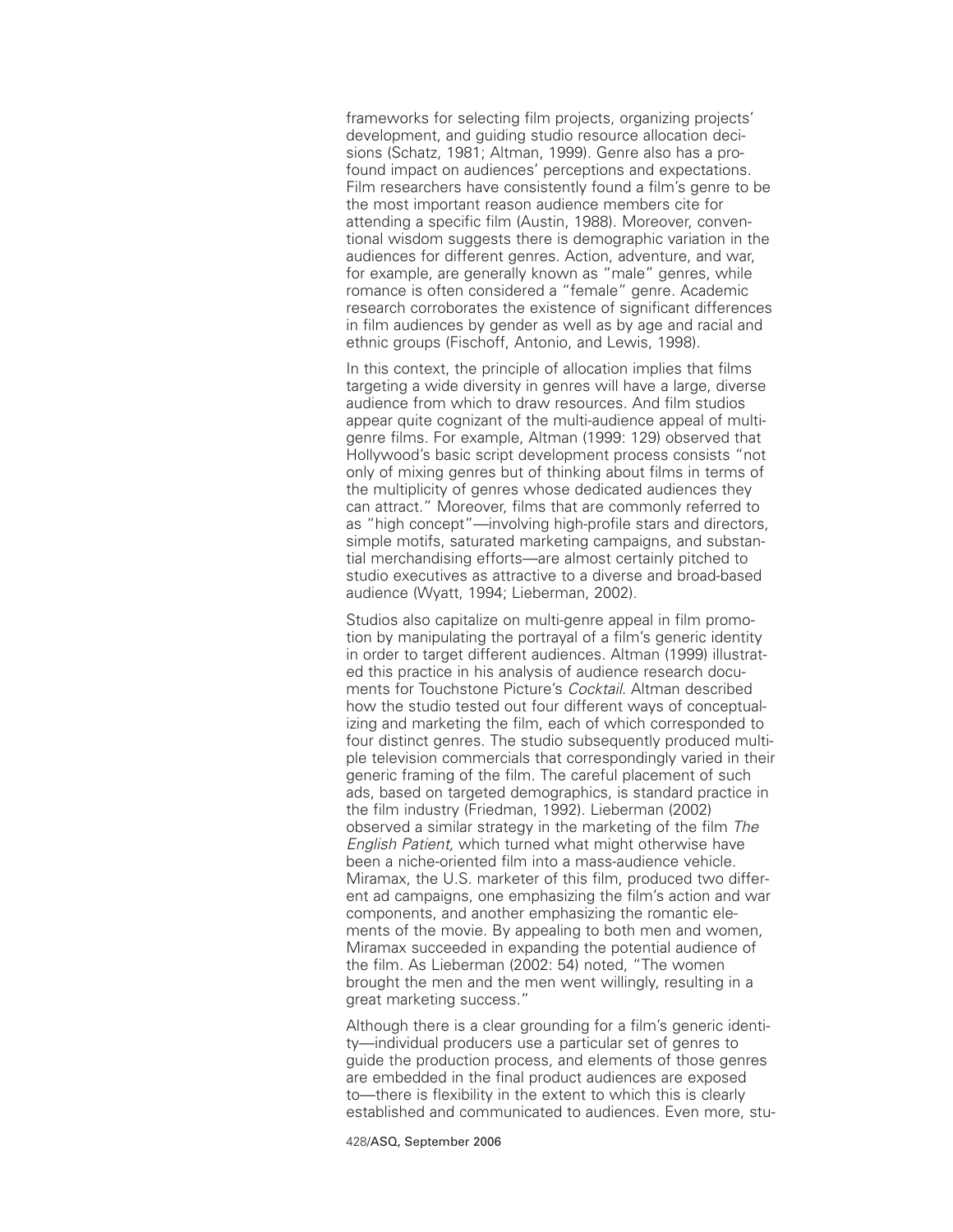dios have an incentive to include as many generic connections as possible in their communications, giving rise to a common Hollywood marketing strategy observed by Altman (1999: 59): "tell [audiences] *nothing* about the film, but make sure that everyone can imagine something that will bring them to the theatre." This flexibility suggests that audiences' perceptions of producers' positioning will be generally less clear in this context than when producers have limited flexibility to adjust their niche position or must declare their position formally before entering the market. It also makes the film industry a highly relevant context in which to test for the principle of allocation: producers constantly think about how broad an audience to target throughout the production process, and the extent to which they clearly convey fit is affected by the amount of focused effort they dedicate during production and promotion to any one position.

# The Audience: Critics and Consumers

I examined the impact of a film's niche width on the reactions of two important audiences: professional critics and general consumers. Professional critics are often thought to exert a significant influence over consumers' decisions in the U.S. film industry (e.g., Wyatt and Badger, 1984; Eliashberg and Shugan, 1997; Holbrook, 1999; Basuroy, Chatterjee, and Ravid, 2003). In addition, a number of studies have found a positive relationship between favorable critical reviews and theatrical rentals or revenues (e.g., Litman, 1983; Wallace, Seigerman, and Holbrook, 1993; Prag and Casavant, 1994; Sochay, 1994; Sawhney and Eliashberg, 1996; Litman and Ahn, 1998). Although some researchers have proposed that critics may be more appropriately viewed as good predictors or forecasters of film consumers' preferences (e.g., Eliashberg and Shugan, 1997), whether critics act as influencers or predictors of consumers' reception of a film is not a key issue—what *is* crucial is that critics act as an important audience in this context. Zuckerman and Kim (2003: 47) observed several features of the film industry, such as "the prominent display of critical endorsements in advertisements, the efforts by film distributors to shape critical opinion . . . and the rise of certain critics to celebrity status" that support the notion that critics receive considerable attention from producers and are a key audience in the film industry.

Critics typically make decisions to review or not review a film before or at the very beginning of its theatrical release. At that point, they must determine whether the film is worth the allocation of limited time and print space, given the myriad other films available. They must weigh several types of information, including the perceived ability of the various experts associated in putting together the project (assessed through status, experience level, etc.) and the film's fit with the tastes of their own constituents before deciding to review it. So for this key audience, the stages of gaining attention and of evaluation are distinct from one another, and there can be a major disconnect between the size of the critical audience that reviews a film and its evaluations of that film. Of course, once film critics have viewed the film, information about quality is transmitted to the rest of the audience through published reviews as well as by word of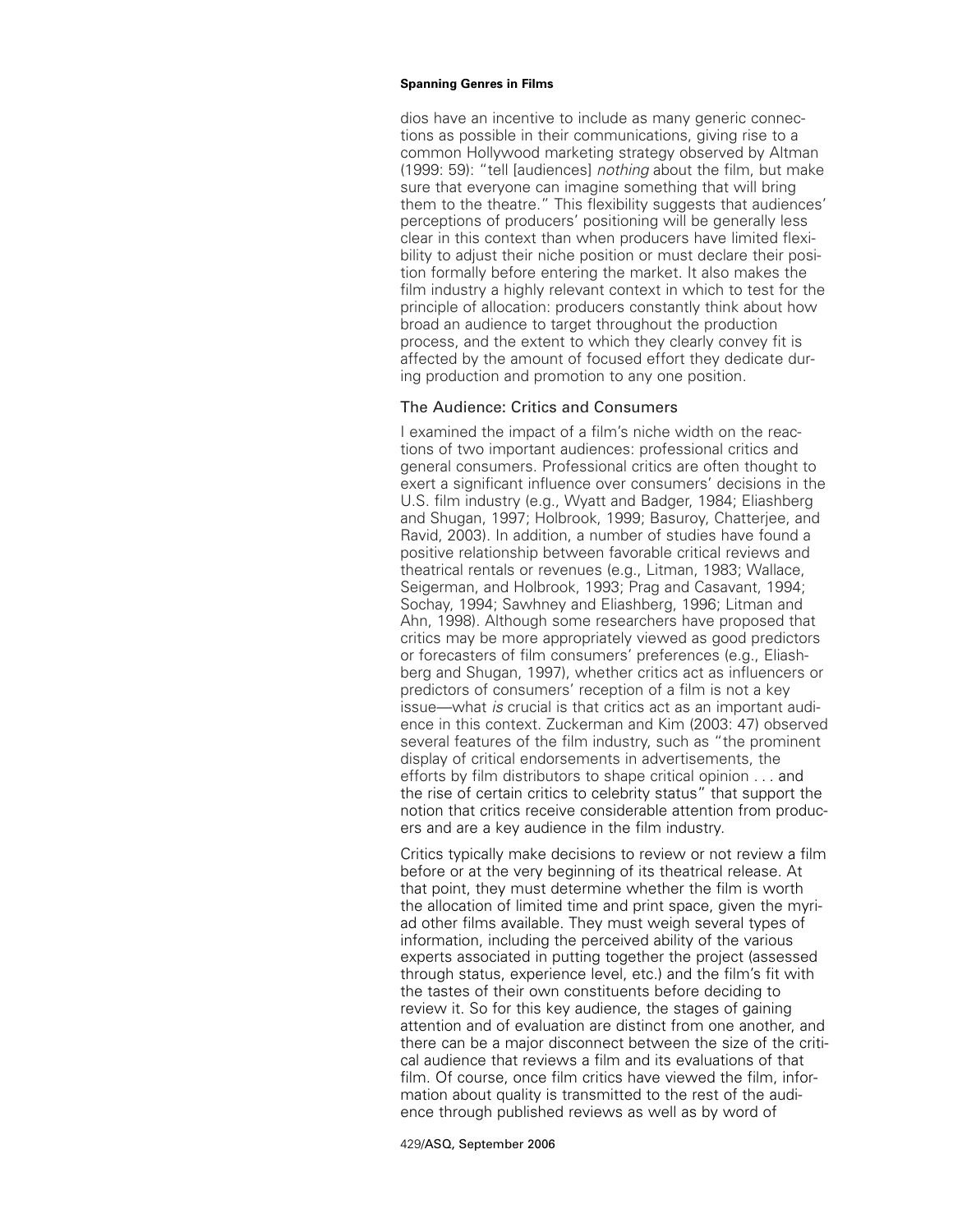mouth. De Vany and Walls (1996) found that information about evaluations plays a large role in whether the audience will subsequently venture to see a film. As this information is transmitted to other audience members, the demand for films develops dynamically over time. This suggests that the relationship between niche width and audience size should be weaker at the general consumer level, because appeal influences the total size of the consumer audience that attends a film in exhibition. Therefore, although both critics and general consumers are key audiences targeted by producers in this context, critics' reactions should be regarded as the clearest test of the principle of allocation.

# **Measures**

The sample used in this study consists of films produced in the U.S. from 2000 to 2003. Financial, production, and distribution data on films came from the Internet Movie Database (IMDB). The main analyses for this study focus on featurelength films that (1) ran a minimum of one day in any domestic theater and (2) had an original release date between April 16, 2000 and Dec 31, 2003. In total, 949 films met these criteria.

Dependent variables. The two main outcomes of interest in this study were audience size and overall appeal. I measured audience size at the professional critic level in terms of the number of reviews published in major media outlets, gathering information on critics' reviews from RottenTomatoes.com (RT), a Web site dedicated to archiving critical opinions of films. Outlets archived in this Web site include top newspapers by distribution as well as popular magazines, Web, TV, and radio critics. Analyses predicting the number of reviews by professional critics focused on critics whose reviews included numerical ratings of the film's quality, which allowed a clear test of the trade-offs in terms of audience size and appeal; supplementary analyses showed no systematic difference in coverage of critics who did not provide numerical ratings and those who did.

At the regular consumer level, I collected two types of data: (1) responses to films among online film aficionados and (2) total U.S. box office gross receipts. I treated both box office gross and the number of film aficionados who rated a film as proxies for the size of the consumer audience each film attracted. I gathered data on the number of film aficionados' ratings for each film from IMDB. Registration at this Web site is free of charge, and registered users can enter ratings for any of the films listed. I gathered information on box office grosses for films through the paid subscription area of IMDB.

The second outcome is the overall appeal of each film to audiences. Professional critics provide numerical ratings of films on a 0–10 scale, while ratings among IMDB voters are on a 1–10 scale. I assessed the overall appeal of each film through the average of its ratings among each of the audiences.

Niche width. The main explanatory variable of this study is the width of the fundamental niche for each film, which is represented by the number of distinct taste positions that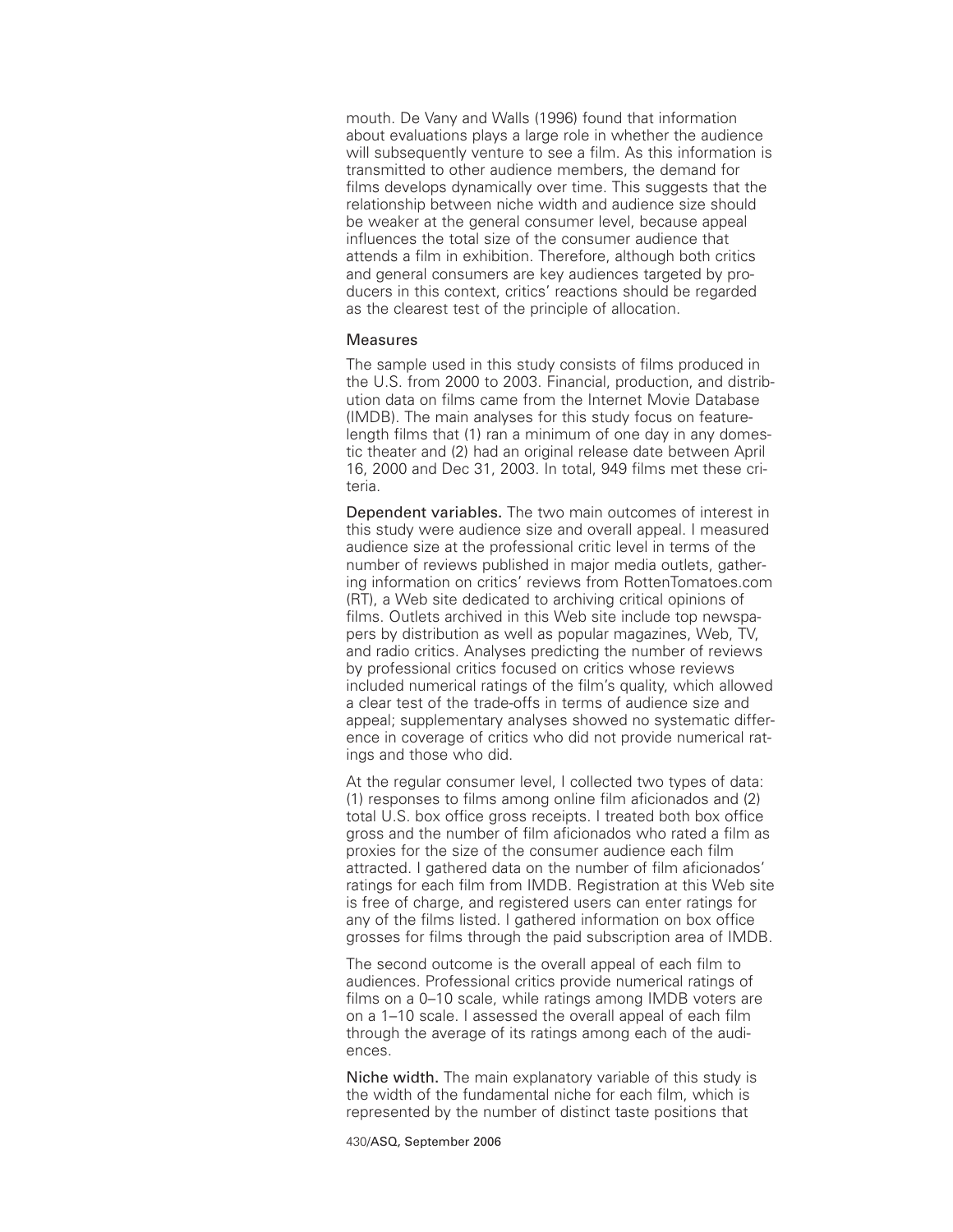each film targeted. I used several different archival sources for film niche information. The genre classifications listed in these sources are used as indicators of each film's fundamental niche; they represent taste positions to which the organization has dedicated some degree of focus in establishing fit with relevant audiences. I gathered information about the film genres assigned to each film from IMDB, RT, and Showbizdata.com (SBD). There was some variation in the specificity of the genre assignments among archival sources. For example, while SBD used the comedy subgenre labels of "black comedy" and "satire," IMDB only used the general genre label of "comedy." When a label was a clear subgenre of a single larger genre, I classified it as the larger genre. In constructing the genre measures, I did not consider genres that were not recognized by all three sources and were not clear subgenres. In these sources, films were classified along 17 common genres: *action, adventure, animation, comedy, crime, documentary, drama, family, fantasy, horror, musical, mystery, romance, science fiction, thriller, war,* and *western.*

I treated niche width as the total number of distinct genres under which each film was classified across the three sources and used the natural log of this term because its distribution is skewed to the right-hand side. This treatment of niche width corresponds with the empirical approach adopted by Hannan and Freeman (1989), who measured the niche width of labor unions by the number of occupational and industrial categories they claimed to organize and the niche width of semiconductor firms by the fraction of the industry's product types offered by firms. Table 1 shows the box office gross by genre for the 17 genres identified for the study. Some genres clearly earn more at the box office than others, representing high-resource niche positions.

As noted earlier, the principle of allocation is not expected to hold when organizations located in high-resource positions enjoy economies of scale. In the current context, however, this does not appear to be a significant concern. Film produc-

| Genre           | Total \$ | Number of films | Mean \$ |
|-----------------|----------|-----------------|---------|
| Action          | 14400    | 646             | 64.4    |
| Adventure       | 14800    | 458             | 71.7    |
| Animation       | 2630     | 80              | 59.8    |
| Comedy          | 15700    | 1407            | 32.4    |
| Crime           | 5750     | 375             | 32.9    |
| Documentary     | 282      | 753             | 2.5     |
| Drama           | 15300    | 1805            | 26.2    |
| Family          | 7380     | 298             | 54.6    |
| Fantasy         | 9980     | 228             | 80.5    |
| Horror          | 3430     | 400             | 39.4    |
| Musical         | 809      | 66              | 20.2    |
| <b>Mystery</b>  | 3300     | 210             | 41.8    |
| Romance         | 8200     | 588             | 33.7    |
| Science fiction | 7350     | 250             | 77.4    |
| Thriller        | 11500    | 881             | 40.3    |
| War             | 1820     | 73              | 49.1    |
| Western         | 245      | 31              | 27.2    |

| r. |  |
|----|--|
|    |  |

### **Box Office Gross by Genre (in Millions \$)**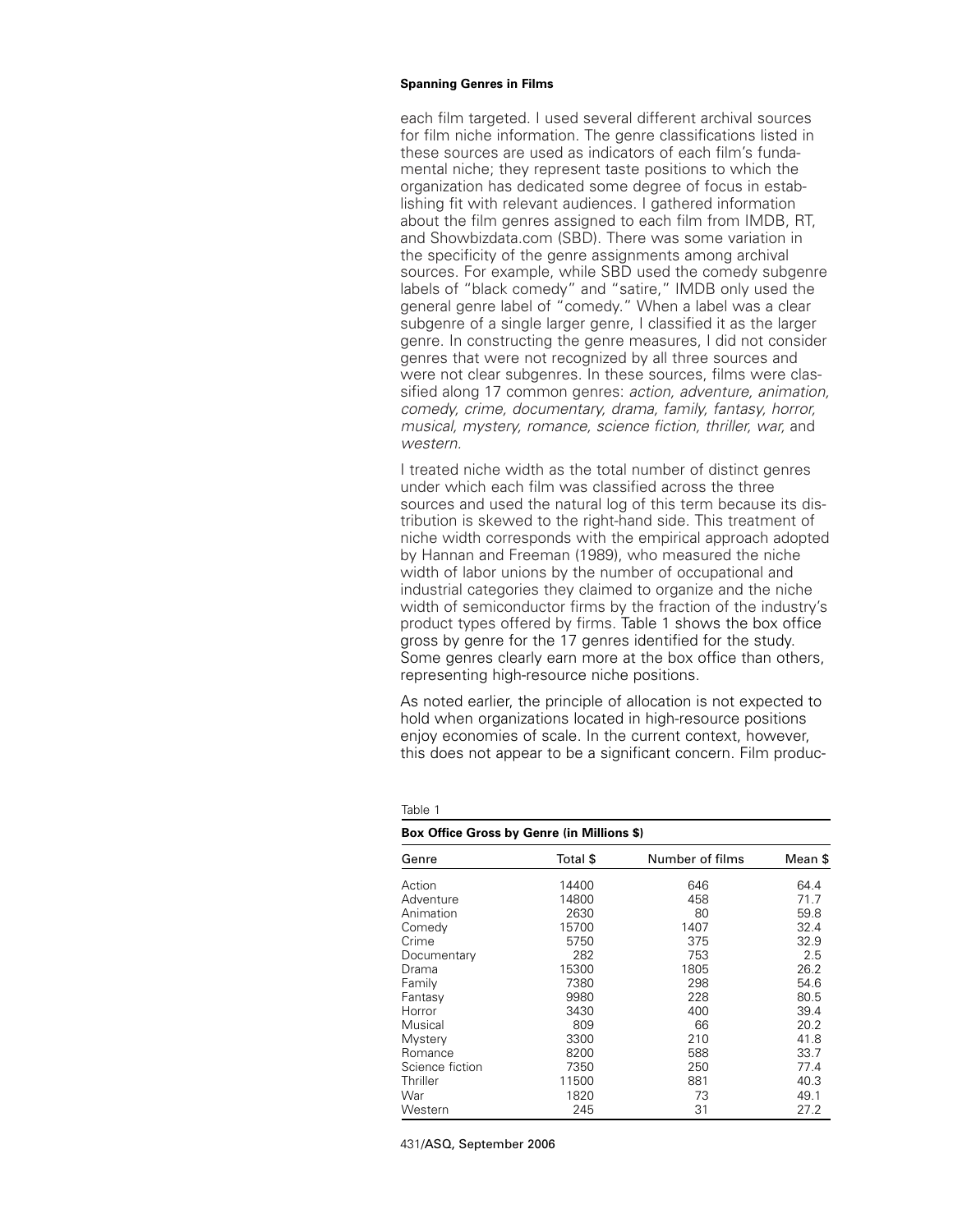ers flock to high-resource positions, where disproportionate rewards are available to the very top performers (Frank and Cook, 1996). This heightened level of competition in resource-abundant positions seems to work against any advantage that location in such positions may impart to producers. In support of this, I find the correlation between total and average box office gross for film genres to be relatively low at 0.37.

The average number of genres assigned to the films in this sample by each of the archival sources used ranged from 1.71 to 2.33. Films thus appear to be more likely to cross genres than to remain strictly within one. At the same time, however, they tend to cross a relatively low number of boundaries, given that the total number of distinct genres is 17. This suggests that positions are generally not incompatible with one another, but that spanning boundaries requires a non-significant effort.

Audience consensus on fit. To measure audience members' consensus on a film's fit with targeted genres, I assessed similarity in genre classifications across the different archival listings for each film. Roughly one-fifth of the films in the main sample were assigned the same genres by all of the sources in which it was listed. The majority of films experienced dissensus in perceptions of their generic fit to varying degrees. For some films, there was no consensus. The film *September 11* (2002), for example, was labeled a drama by IMDB, a documentary by SBD, and a war film by RT. Other films had partial but not full consensus on their classification. For example, *The Quiet American* (2002) was labeled as romance/drama by RT, mystery by SBD, and drama/thriller/romance/war by IMDB. And while the movie *Unfaithful* was simply a drama by SBD's standards, it was a drama/thriller according to IMDB and a drama/mystery/thriller according to RT. As these examples show, there was variation not only in which genres were assigned to a film but also in the number of genres that sources assigned to each film.

To measure consensus, I calculated the average pairwise similarity between each archival source that listed a film. For films listed in only two of the three sources, the measure simply reflected the pairwise similarity between those two sources. Films listed in only one source were assigned a value of 0 for this variable, and a binary variable that equals one if a film was listed in only one source and equals zero otherwise was included in the regressions.

I used Jaccard's coefficient to measure similarity between the classifications of a film in each pair of sources. This measure reflects the proportion of binary classifications that match between two sources, excluding those classifications that are missing from both. It is a commonly used similarity measure that is appropriate when attributing a high similarity to a pair of classifications simply because they both lack a high proportion of attributes is not an accurate reflection of their similarity (Everitt, Landau, and Leese, 2001). The Jaccard coefficient takes the following form: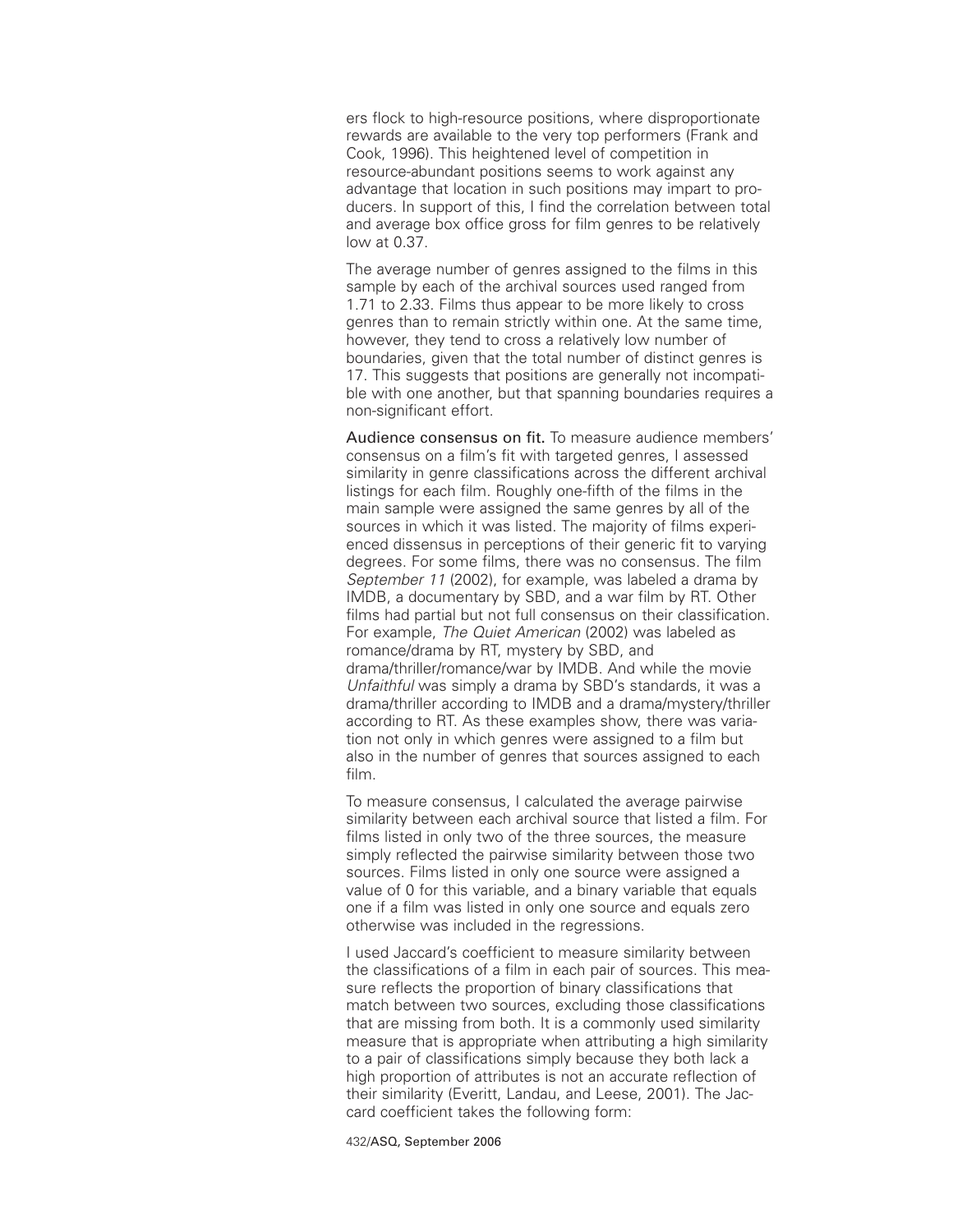a  $\overline{a + b + c}$ 

where a reflects the sum of positive matches between the two pairs, b reflects the sum of cases in which there was a positive classification by the first and a negative classification by the second, and c reflects the sum of cases in which there was a negative classification by the first and a positive classification by the second. For the 949 films in this sample, consensus scores range from 0 to 1, with a mean of 0.619.

Figure 1a, which shows the various genre classifications for the film *Zoolander* (2001), provides a concrete example of how similarity in genre classifications was measured. While IMDB and SBD regarded *Zoolander* as pure comedy, RT perceived it to be both comedy and crime. The total number of genres under which this film is classified across the three sources is therefore equal to 2. This figure shows the Jaccard coefficients for each of the three pairwise comparisons: it has a value of 1 for the IMDB-SBD comparison, and a value of 1/2 for both the SBD-RT and IMDB-RT comparisons. The average of these pairwise coefficients is 2/3, which is the genre consensus value assigned to *Zoolander.* Figure 1b provides an illustration of a film with less audience consensus, *Swordfish* (2001). While IMDB regarded *Swordfish* as a mix of action, thriller, and crime, SBD regarded it as a drama/thriller, and RT perceived it to be drama/adventure/mystery. The total number of genres for this film is 6, and the genre consensus value assigned to this film is 1/6.





Control variables. The treatment of niche width I used does not take into account potential differences in the volume of the resource space that individual taste positions cover. For example, it is likely that the audience for drama encompasses a wider variety of demographic characteristics than the audience for genres such as documentary or romance. Some studies have addressed such differences by locating targeted audience members along metric resource space dimensions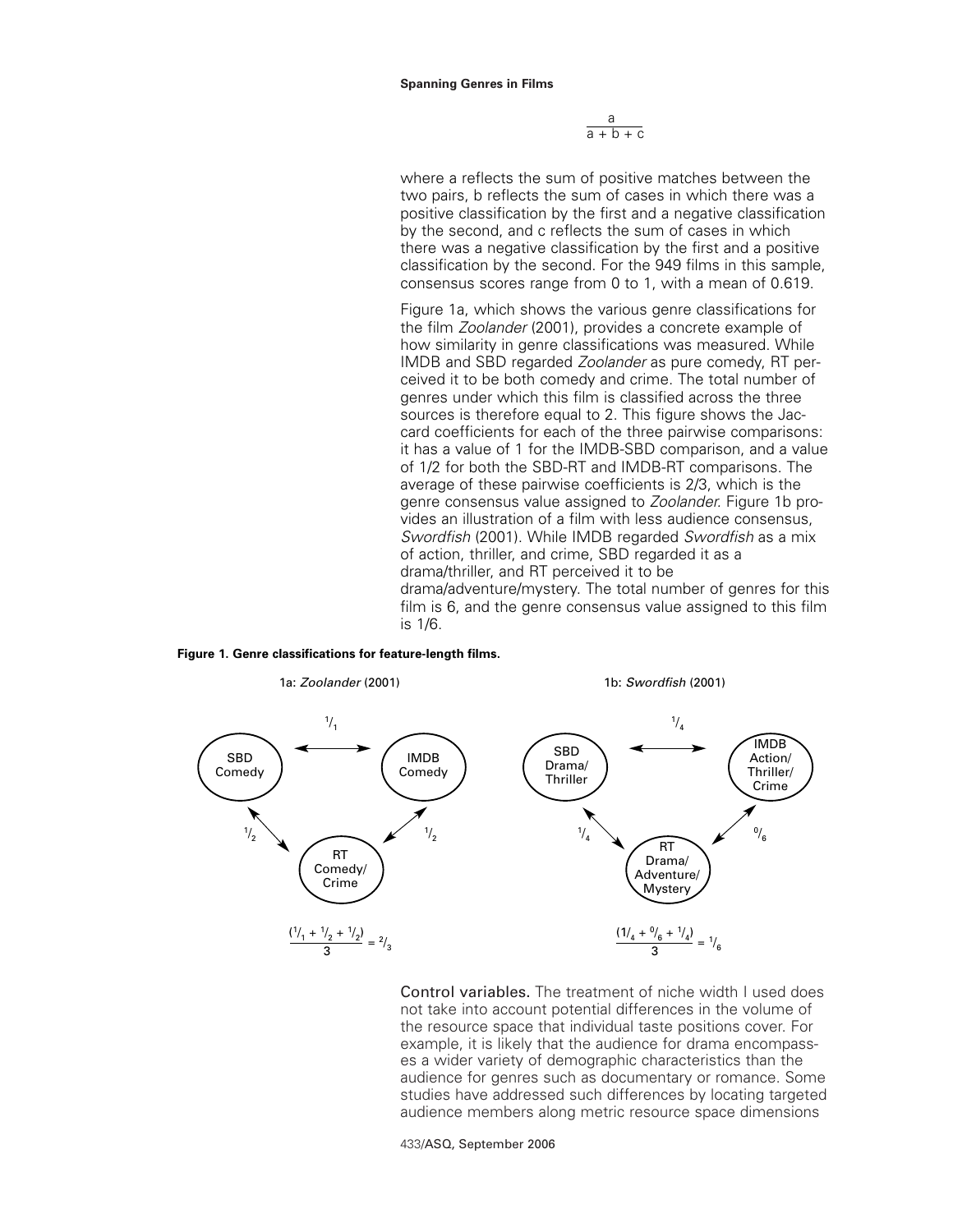such as age, occupational prestige, education, and income (e.g., McPherson, 1983; McPherson and Ranger-Moore, 1991; Mark, 1998). This information has then been used to calculate the volume in resource space covered by a single position. But a number of the key demographics for film viewership, such as gender, race, and ethnicity, are non-metric. I addressed this issue in two ways. In the main analyses, I included individual genre-level indicator variables in the reported models, which helps to control for the effect of differences in the niche volume of individual genres on the results. In supplementary analyses predicting audience size, I controlled for the average resource abundance of genres that a film spans, measured as the average of (1) total and (2) mean U.S. gross of a film's genres during the period under investigation (ln).

I also controlled for a variety of organization-specific factors that may affect relative capacity levels. One of the most commonly mentioned factors in film research is star power, the ability of a star to draw a large audience of film-goers. A number of studies have found star power to have a clear positive impact on consumers' attendance decisions (De Silva, 1998; Litman and Ahn, 1998; De Vany and Walls, 1999; Ravid, 1999) and a film's financial performance (e.g., Litman and Kohl, 1989; Wallace, Seigerman, and Holbrook, 1993; Sochay, 1994). I gathered measures of star power through *Hollywood Reporter*'s 1999 and 2002 Star Power® surveys, in which film industry insiders were asked to rank actors in terms of their ability to ensure financing, major studio distribution, and wide theatrical release, as well as open a film on the strength of their name alone. I set a film's star power at the top Star Power ranking of all the actors on its cast. For films that did not have any actors who were listed in the Star Power rankings, I assigned a score of 0 for this measure. I constructed similar measures of films' director power using data from *Hollywood Reporter*'s 2000 Director Power® Survey.**<sup>1</sup>**

Other variables I gathered from IMDB to control for the overall capacity of a film are (1) the broadness of each film's theatrical exhibition during its opening weekend (measured as the natural log of its number of opening screens), (2) total size of its budget, (3) whether or not it was a sequel, and (4) whether the film was backed by a major or independent distributor. According to the Motion Picture Association of America, the seven major distributors of film in the U.S. are Buena Vista Pictures Distribution, Sony Pictures Entertainment, Inc., Metro-Goldwyn-Mayer Studios, Inc., Paramount Pictures Corp., Twentieth Century Fox Film Corp., Universal City Studios LLLP, and Warner Brothers Entertainment, Inc. (Motion Picture Association of America, http://www.mpaa.org/about/; accessed 12/01/04). Together, these seven major distributors accounted for the distribution of 62.1 percent of the films in the sample. To capture their impact, I created a variable indicating whether a film was backed by one of these seven companies. To take into account that several other companies in recent years have grown in terms of market share, I constructed an alternative measure indicating whether a distributor accounted for more

**1** John Burman, executive director of the Star Power® and Director Power® projects provided helpful insight into the construction of these surveys.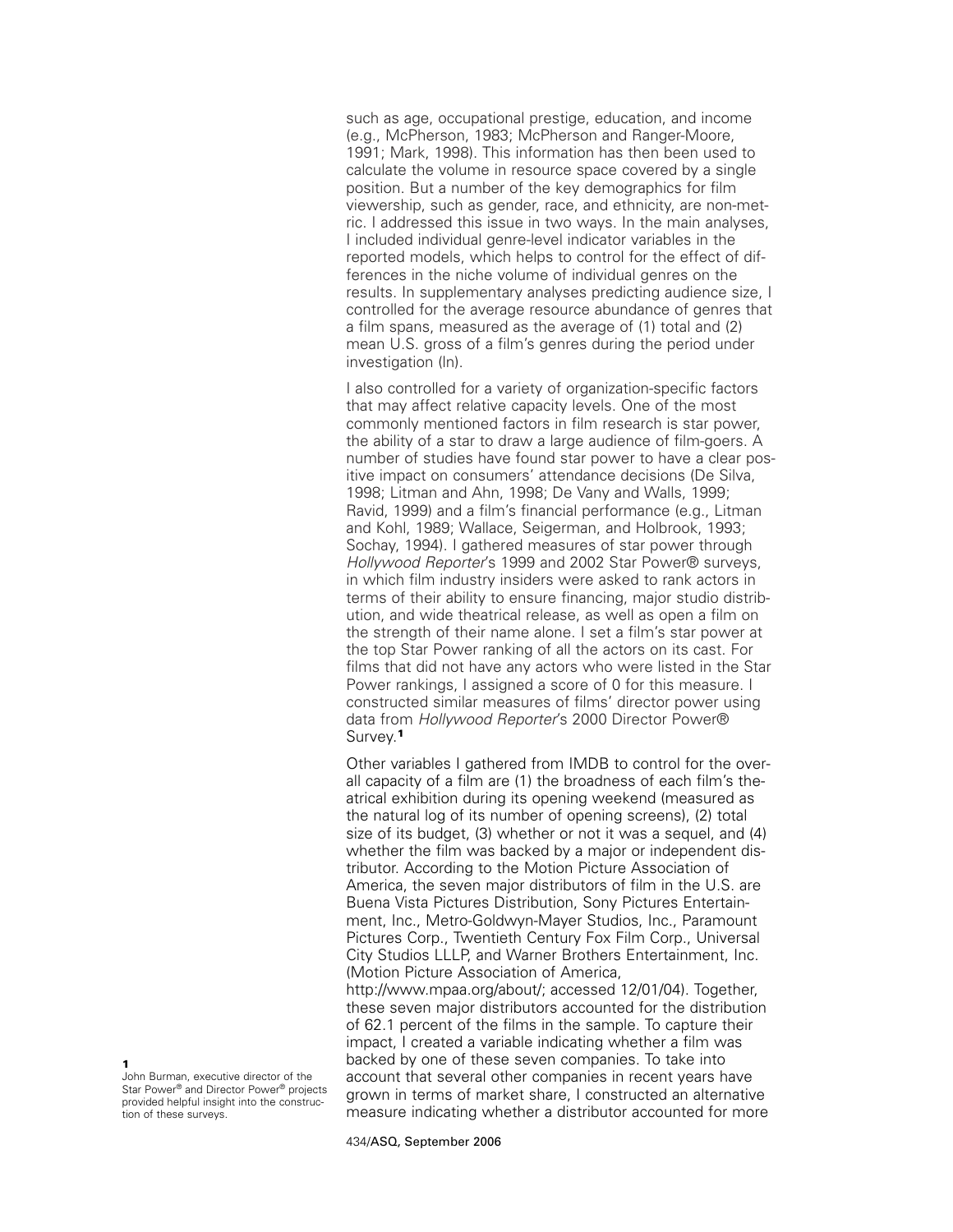than 2 percent of total yearly market share during the period preceding this study (1997–1999). Market share data came from BoxOfficeGuru.com (02/14/05). This added the following distributors to the list: Miramax Film Corp., New Line Cinema, and DreamWorks SKG. This expanded group accounted for 68.1 percent of the films in the sample. Of the two measures, the second generally had more explanatory power and was used in the reported results.

Crowding within a film's niche is also likely to have an impact on the amount of attention an offering actually generates. Greater similarity in targeted taste positions is generally thought to result in a greater level of competitive intensity (Hannan and Freeman, 1977; Barnett and Carroll, 1987; Podolny, Stuart, and Hannan, 1996; Dobrev, Kim, and Hannan, 2001). Overlapping films are in direct competition for the same audience members, who have a finite amount of attention that they can allocate at any given time. So, the greater a film's overlap in targeted genres with other films in theatrical exhibition at the same time, the less attention from potential audiences it should receive. Niche crowding may also affect audience appeal; the more saturated the audience becomes with a certain type of film, the less appealing films of that type may seem.

I measured the niche overlap between two films as the fraction of the total genres under which the focal film was classified that the alter film was also classified under (MacArthur, 1972). For critics, I treated crowding around a focal film's niche as the sum of its niche overlaps with all films that were in theatrical exhibition at the time of its release. For general consumers, I treated it as the sum of niche overlaps with all films exhibited during the length of its exhibition. This difference in the niche overlap measures reflects the fact that critics typically choose whether or not to review a film at the time of its release, while IMDB users may choose to view and rate a film any time during its exhibition.

To control for general fluctuations in audience demand for films, I included a variable indicating whether each film was released during the summer months or winter holiday period, both of which are commonly considered high attendance periods in which films may be able to attract larger audiences. I controlled for any general trends over the four-year period in audience demand or enjoyment of films through a set of indicator variables reflecting the year of each film's release.

I also controlled for the number of archival sources in which films were classified. Although the majority of films in the sample appeared in all three sources (68.3 percent), 26.0 percent appeared in only two, and 5.7 percent appeared in only one source. Because the number of genres under which a film is classified is likely to increase with the number of different sources in which it is listed, I included in the analyses dummy variables reflecting the number of sources listing each film.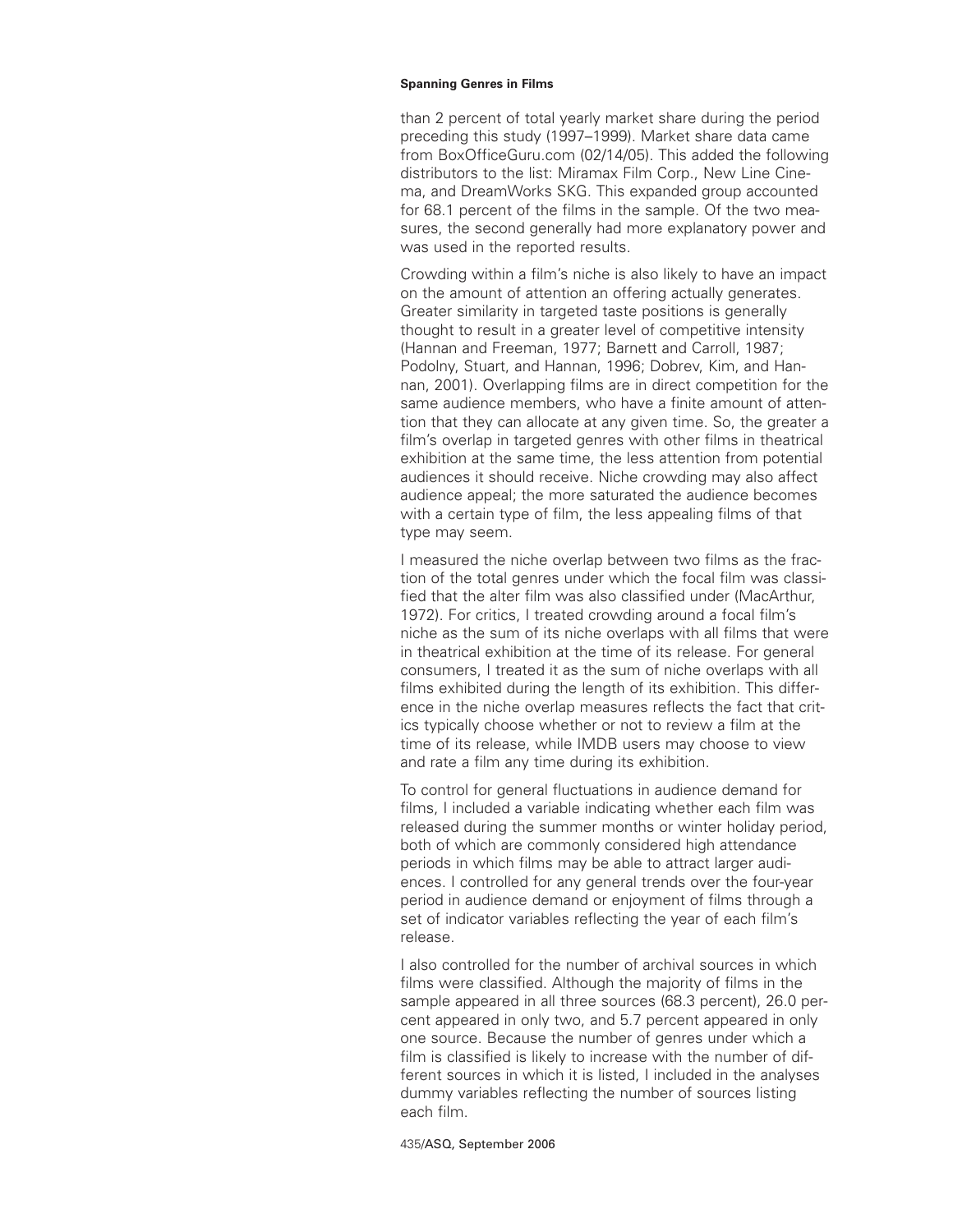# RESULTS

Table 2 presents descriptive statistics for key variables in the reported analyses. As this table shows, while there were 949 films in the main sample, several variables have missing observations. Budget information is the most incomplete, with 605 (63.8 percent of the sample) having a reported budget. Rather than drop films with missing budget information from the analyses, I included a binary variable (any budget information) that equals one when this information is present and zero otherwise. I then coded the main budget variable as zero for observations with missing information.

Also, as this table shows, professional critics did not review all of the films in the sample. As a result, assessments of the percentage of positive reviews for each film were available for 819 of the 949 films. Average critics' ratings on a 0–10 scale had a mean of 5.18. IMDB users voted for 946 of the 949 films in the sample, with a mean number of 6143.8 votes for each film. Ratings among IMDB users had a mean score of 6.06 on a 1–10 scale. Analyses of evaluation valence only included those films that received any reviews or ratings from its respective group of critics.

# **Key Descriptive Statistics**

| Variable                  | N   | Mean   | S. D.   | Min.     | Max.    |
|---------------------------|-----|--------|---------|----------|---------|
| Budget (In)               | 605 | 16.825 | 1.39    | 10.31    | 18.98   |
| Box office gross (In)     | 949 | 15.047 | 3.16    | 5.01     | 19.82   |
| No. of opening sites (ln) | 949 | 4.808  | 3.17    | 0        | 8.23    |
| Top star power            | 949 | 41.081 | 32.52   | 0        | 100     |
| Top director power        | 949 | 18.900 | 25.89   | 0        | 100     |
| Sequel                    | 949 | 0.065  | 0.25    | 0        |         |
| Major distributor         | 949 | 0.644  | 0.48    | 0        |         |
| Holiday release           | 949 | 0.253  | 0.43    | 0        |         |
| Genre                     |     |        |         |          |         |
| No. of genres             | 949 | 2.895  | 1.44    |          | 9       |
| Niche overlap density     | 949 | 20.557 | 9.73    | $\Omega$ | 74      |
| Audience reaction         |     |        |         |          |         |
| No. of critic reviews     | 949 | 12.196 | 8.11    | $\Omega$ | 28      |
| Average critic rating     | 819 | 5.179  | 1.73    | 0.2      | 8.9     |
| No. of IMDB votes         | 949 | 6143.8 | 10833.6 | 0        | 140,074 |
| Average IMDB rating       | 946 | 6.061  | 1.23    | 1.3      | 9.3     |

### **2**

In an alternative specification, I estimated the number of professional reviews for each film using a count model. Because of overdispersion in the distribution of the dependent variables, I used the negative binomial model, a generalized case of the Poisson model appropriate for overdispersed data (Barron, 1992). The results of the tobit and negative binomial models were very similar. I report the tobit regressions here because, in the parallel analyses reporting the number of IMDB user votes, high skewness in values suggested that it was more appropriate to model the natural log of count of votes rather than the count itself.

## Niche Width vs. Appeal

I first analyzed reactions among professional critics. To estimate the impact of niche width on the number of professional critics (ln) who reviewed each film, I used tobit regression, which is appropriate when modeling continuous variables that cover a limited range of values. The possible range of values for the number of reviews is left-censored because it is not possible for a film to receive a negative number of reviews.**<sup>2</sup>** I also used tobit regression to estimate the average rating of each film among both professional critics and IMDB users. In that case, the possible range of values for the average rating is both left- and right-censored, varying from 0 to 10 for critics and from 1 to 10 for IMDB users.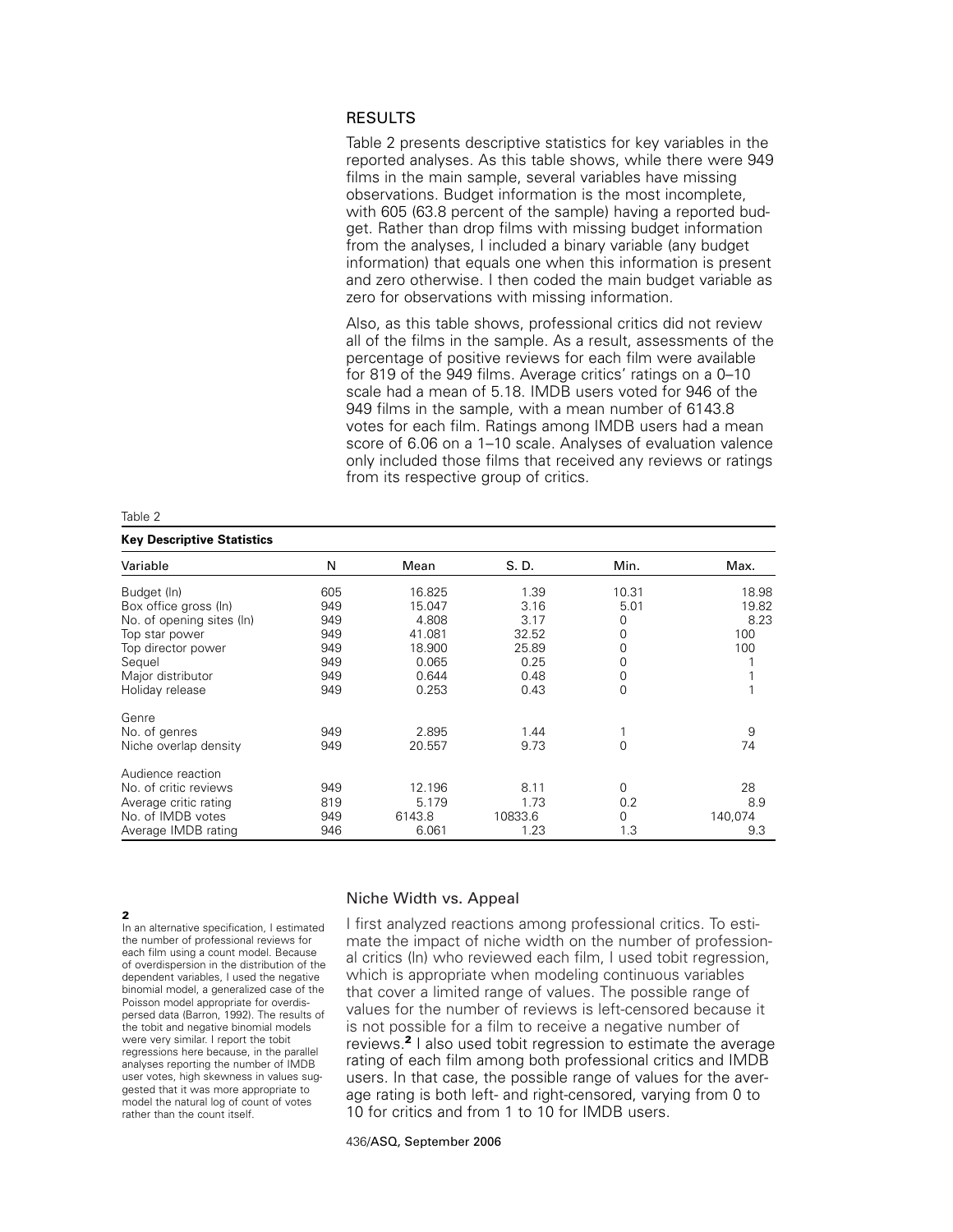Table 3 reports estimates of the effects of key variables on audience size and appeal for professional critics.**<sup>3</sup>** It shows that a greater niche width results in a significantly greater number of critical reviews. This supports H1, that the number of audience members an organization attracts increases with niche width. Supplementary analyses using the box office gross in a film's genres as a control rather than individual genre indicator variables also support the predicted relationship. In support of H2, the results show that a broader niche width significantly lowers the average rating assigned by critics to each film. Of the variables intended to control for a film's capacity for engagement, only backing by a major distributor and star power significantly increase both the number of critics who review a film and the appeal of the film among critics. But though a wide opening release increases the number of critical reviews a film attracts, it significantly decreases its appeal.

The results show the anticipated effect of niche crowding on appeal: greater crowding significantly lowers the appeal of a film among critics. At the same time, however, a greater level of crowding actually increases the number of a film's professional reviews, and the effect holds for a number of alternative specifications of the niche crowding variable. But this effect reverses among IMDB voters. It also reverses in analyses predicting each film's total domestic box office receipts, with greater niche crowding resulting in significantly lower returns. This pattern of effects may reflect the fact that critics are inclined to review films that can be readily compared with existing offerings as a point of contrast; everyday consumers, however, may simply seek to allocate their attention optimally among a group of similar offerings.

Table 4 reports results of the analyses of the impact of niche width on audience size and appeal of a film among IMDB users. As the table shows, niche width does not have a significant impact on either the number of users who vote for a film or total U.S. box office gross, but a broader niche width significantly lowers the average rating assigned by IMDB users to each film. This supports the idea that the transmission of negative evaluations through professional reviews and word of mouth weakens the impact of niche width on audience size at the general consumer level.

Table 3

able upon request.

|  |  |  |  | Audience Size and Appeal among Professional Critics* |  |
|--|--|--|--|------------------------------------------------------|--|
|--|--|--|--|------------------------------------------------------|--|

sources in which each film was listed, as well as supplementary analyses are avail-

| 0.401<br>$-0.080$<br>0.024<br>0.026 | (2.08)<br>$(-0.16)$<br>(0.76)<br>(1.91) | $-1.064$<br>0.078<br>0.025<br>$-0.182$ | $(-2.53)$<br>(0.07)<br>(0.38)<br>$(-6.25)$ |
|-------------------------------------|-----------------------------------------|----------------------------------------|--------------------------------------------|
|                                     |                                         |                                        |                                            |
|                                     |                                         |                                        |                                            |
|                                     |                                         |                                        |                                            |
|                                     |                                         |                                        |                                            |
| 0.004                               | (3.91)                                  | 0.005                                  | (2.24)                                     |
| 0.001                               | (0.76)                                  | 0.011                                  | (4.30)                                     |
| 0.407                               | (5.56)                                  | 0.449                                  | (2.87)                                     |
| 0.145                               | (1.38)                                  | 0.310                                  | (1.44)                                     |
| 0.019                               | (0.33)                                  | $-0.102$                               | $(-0.83)$                                  |
| 0.031                               | (6.91)                                  | $-0.028$                               | $(-2.74)$                                  |
| 0.604                               | (3.87)                                  | 4.896                                  | (13.82)                                    |
|                                     |                                         |                                        |                                            |

**3** Full reports of all the models in this paper, which include the effects of dummy variables for each year and number of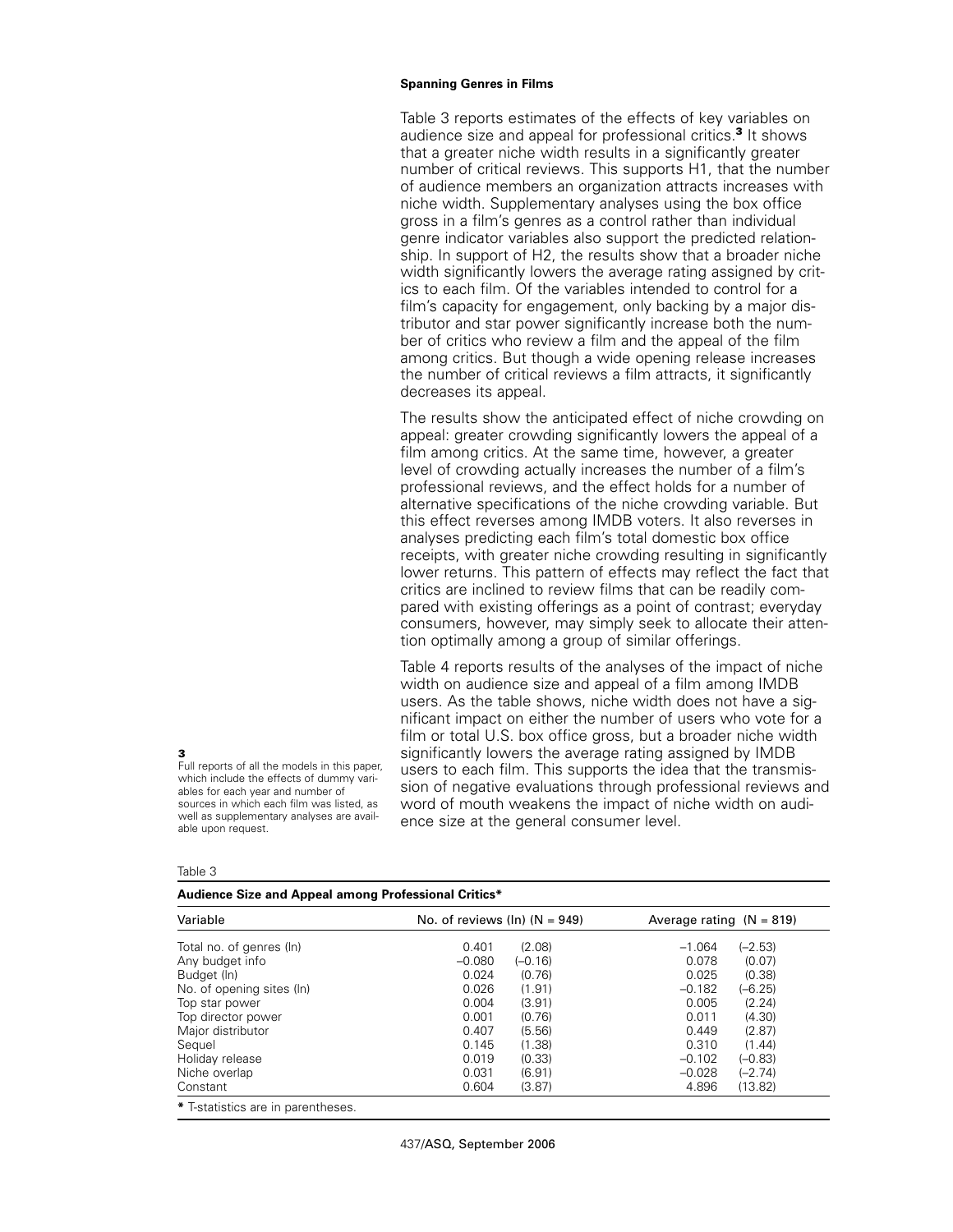|--|--|--|--|

| Audience Size and Appeal among Filmgoers* |          |           |                                                                                      |           |          |           |  |
|-------------------------------------------|----------|-----------|--------------------------------------------------------------------------------------|-----------|----------|-----------|--|
| Variable                                  |          |           | IMDB votes (In) (N = 949) Box office gross (In) (N = 949) Avg. IMDB rating (N = 946) |           |          |           |  |
| Total no. of genres (In)                  | $-0.090$ | $(-0.32)$ | $-0.145$                                                                             | $(-0.39)$ | $-0.629$ | $(-2.45)$ |  |
| Any budget info                           | $-1.344$ | $(-1.75)$ | $-1.419$                                                                             | $(-1.40)$ | $-2.126$ | $(-3.06)$ |  |
| Budget (In)                               | 0.148    | (3.02)    | 0.176                                                                                | (2.71)    | 0.151    | (3.41)    |  |
| No. of opening sites (In)                 | 0.060    | (2.83)    | 0.429                                                                                | (15.22)   | $-0.167$ | $(-8.68)$ |  |
| Top star power                            | 0.013    | (7.90)    | 0.010                                                                                | (4.79)    | 0.004    | (2.95)    |  |
| Top director power                        | 0.009    | (4.52)    | 0.006                                                                                | (2.33)    | 0.007    | (4.26)    |  |
| Major distributor                         | 0.759    | (6.77)    | 0.948                                                                                | (6.37)    | 0.285    | (2.80)    |  |
| Sequel                                    | 0.020    | (0.12)    | 0.419                                                                                | (1.94)    | 0.040    | (0.27)    |  |
| Holiday release                           | $-0.137$ | $(-1.54)$ | 0.120                                                                                | (1.02)    | $-0.155$ | $(-1.93)$ |  |
| Niche overlap                             | $-0.024$ | $(-4.23)$ | $-0.061$                                                                             | $(-8.05)$ | $-0.022$ | $(-4.17)$ |  |
| Constant                                  | 5.734    | (25.83)   | 12.178                                                                               | (41.36)   | 6.052    | (29.98)   |  |
| * T-statistics are in parentheses.        |          |           |                                                                                      |           |          |           |  |

Among the other covariates, star and director power, budget size, and backing by a major distributor all significantly increase both the number of votes and appeal among IMDB users. As with the analyses of critics, a greater number of opening sites increases the number of users who vote for a film at the same time that it decreases the appeal of that film. Also, greater niche overlap results in both a decreased number of votes and decreased appeal among voters. The results of key control variables are similar for predictions of U.S. box office gross. The only difference is that being a sequel appears to increase a film's gross but does not have a significant impact on its IMDB votes.

One concern with the results reported thus far is the possibility of endogeneity bias. It may be that when audience members are excited and interested in a film, they process it in more complex ways and tend to see relations to more genres than for films that they only feel lukewarm about. This suggests that the same films that get people excited enough to classify them under multiple genres are those that command greater attention from professional critics and consumers. If this were true, then multiple-genre films should generate either higher evaluative ratings or more extreme evaluative ratings. The main analyses of appeal, however, show that films with more genres tend to generate lower ratings among both professional and regular audience members. And supplementary analyses using data from individual critics' ratings suggest that classification under a greater number of genres tends to *decrease* the average strength of ratings (measured as the average of the absolute value of the difference between each critic's numerical rating on a 0–10 scale and the center value of 5).

It is also possible that the appeal that audience members experience for a film may itself be influenced by audience size. More specifically, audience members may derive pleasure from the belief that they are part of a group that is exclusive or eclectic in its tastes. Expressed appeal for a film would therefore be greater when audience members attend a film that targets a specific, limited segment of the audience. To investigate this, I included the count of major media reviews (ln) and IMDB votes (ln) for each film as covariates in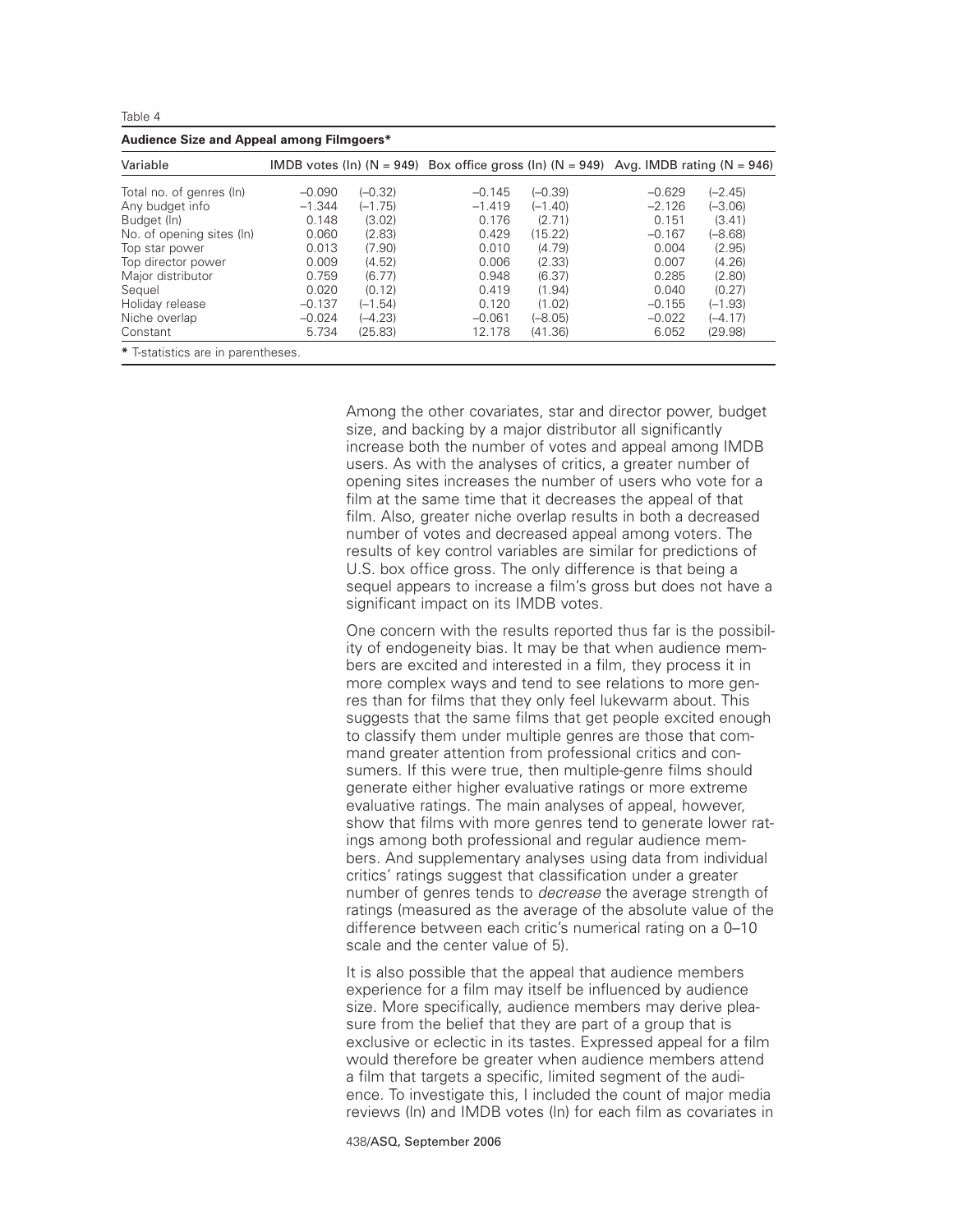models predicting appeal among professional critics and IMDB voters, respectively. These supplementary models also show a significant negative effect of niche width on appeal.

Finally, the positive relationship between niche width and audience size may be contingent on a producer's market location. Dobrev, Kim, and Carroll (2002) noted that in markets in which resources are highly concentrated, consumers' preferences in the market center will be condensed within a relatively narrow range. This suggests complementarities among categories occupying the market center that may facilitate spanning categories. By contrast, producers targeting peripheral regions of the market are unlikely to enjoy such complementarities in preferences across categories. This raises the possibility that the positive relationship between niche width and audience size is driven by category spanning in the most resource abundant areas of the market. To test for this, I followed Dobrev, Kim, and Carroll (2002) by including the effects of niche width and position simultaneously when estimating audience reception, examining the effect of locating oneself in the market center (i.e., highest grossing genres) and the interaction of this with niche width. This specification supported the main effect of niche width on audience size and appeal, suggesting that the hypothesized effects of niche width occur regardless of where a producer is positioned in the market.

The results thus confirm the presence of the principle of allocation at the level of professional critics: films targeting a broader niche width attract more professional critics but, at the same time, generate lower appeal. Among IMDB voters, the relationship between niche width and appeal is also significant, but niche width does not have a significant effect on IMDB voting audience size, suggesting that the transmission of negative evaluations from critics and early consumers prevents films targeting a broad range of genres from gaining a larger constituency among regular consumers.

# Consensus on Fit with Targeted Genres

I also conducted analyses to assess the role that audience consensus regarding a film's fit with targeted genres plays in the dynamics underlying the principle of allocation. Table 5 displays estimates of key factors affecting the amount of

| Consensus on Genre Classification ( $N = 895$ )*                                                                                |                                                             |                                                                    |  |
|---------------------------------------------------------------------------------------------------------------------------------|-------------------------------------------------------------|--------------------------------------------------------------------|--|
| Variable                                                                                                                        |                                                             |                                                                    |  |
| Total no. of genres (In)<br>Any budget info<br>Budget (In)<br>No. of opening sites (ln)<br>Top star power<br>Top director power | $-1.876$<br>$-0.666$<br>0.053<br>0.038<br>0.002<br>$-0.001$ | $(-23.54)$<br>$(-1.07)$<br>(1.36)<br>(2.41)<br>(2.10)<br>$(-0.83)$ |  |
| Major distributor<br>Sequel<br>Holiday release<br>Constant                                                                      | 0.035<br>0.129<br>0.075<br>2.022                            | (0.40)<br>(1.22)<br>(1.07)<br>(16.77)                              |  |
| * Z-scores are in parentheses.                                                                                                  |                                                             |                                                                    |  |

## Table 5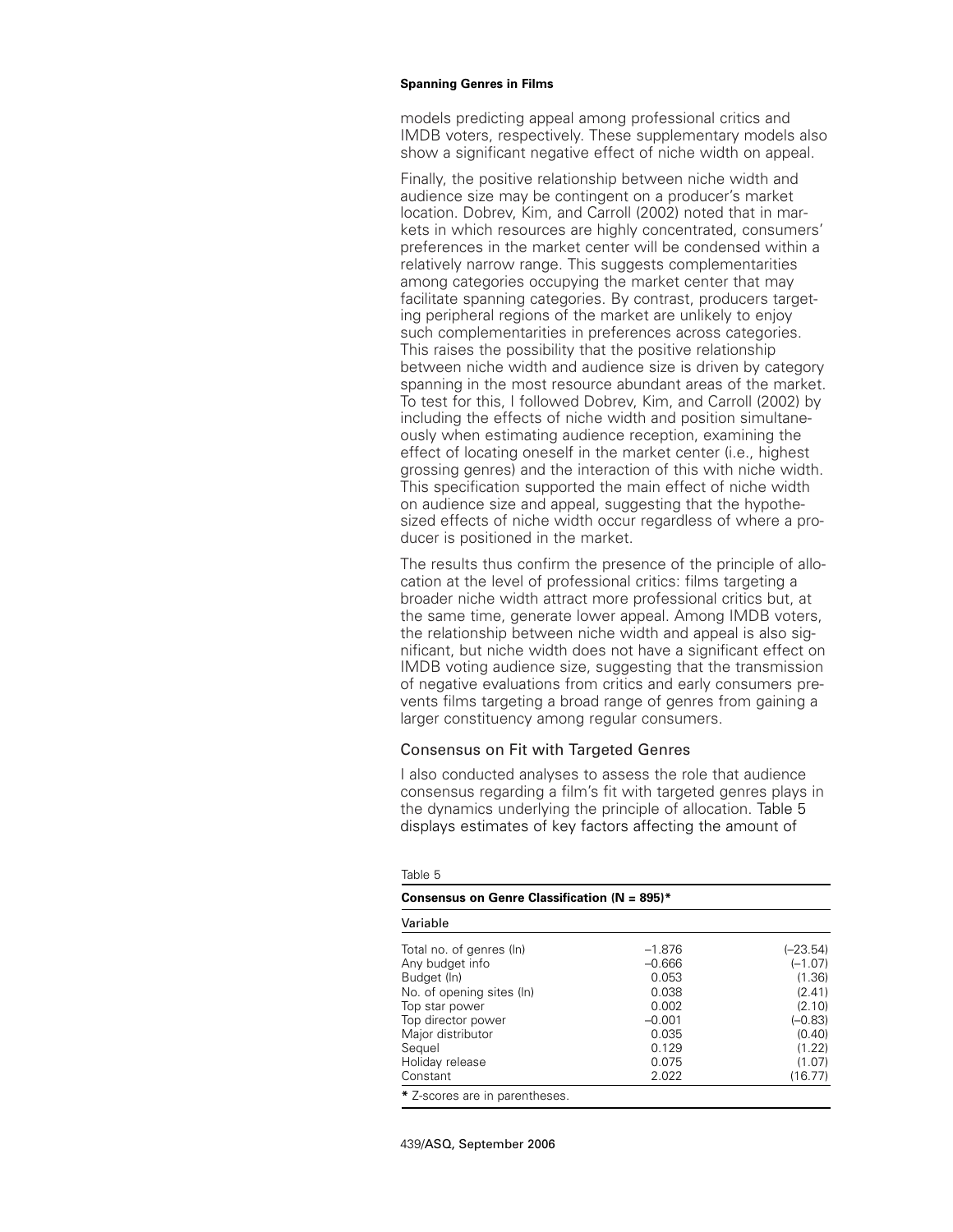consensus in genre classifications. This was estimated using the fractional logit regression model proposed by Papke and Wooldridge (1996).**<sup>4</sup>** This model deals specifically with the estimation of proportions. In support of hypothesis 3, that consensus decreases with niche width, results show that targeting a greater number of genres has a significant negative effect on audience consensus. Factors that lead to greater consensus include a wide opening release and star power.

Table 6 reports results on analyses of the impact of consensus about genre classification on the number of critics a film attracts. In support of H4, that consensus on fit with targeted taste positions increases audience size, I find that consensus on classification significantly increases the number of critics who review a film. And relative to the results for professional critics presented in table 3, the positive effect of niche width on the estimated number of reviews is larger and stronger in significance when audience consensus is included as a covariate. Among IMDB users, the effect of niche width on the number of votes for each film continues to be non-significant. The same is found for predictions of U.S. box office gross. The effect of consensus in genre classification on consumer audience size, however, appears slightly stronger. Consensus in genre classification has a significant positive effect on box office gross, but its effect on the number of IMDB user votes, though positive, only approaches significance (*p* < .15).

Finally, I examined the extent to which consensus on genre classification mediates the relationship between niche width and audience appeal. Earlier results, in tables 3 and 4, showed a significant negative effect of niche width on audience appeal for both sets of audience members. And table 5 also showed that niche width exerts a significant negative effect on audience consensus about genre classification. Following a standard procedure for determining mediation (Baron and Kenny, 1986), I next estimated the effect of consensus about genre classification on appeal without controlling for niche width. The results for professional critics and IMDB users are shown in tables 7 and 8, respectively (model A in each). As expected, appeal is significantly greater when

**4**

This was estimated through the generalized linear model package provided by STATA 8.0, using logit as the link function and the Huber/White/sandwich estimator of variance.

| I |  |
|---|--|

| Audience Size for Films, Including Consensus* |                            |           |          |                        |                       |           |
|-----------------------------------------------|----------------------------|-----------|----------|------------------------|-----------------------|-----------|
| Variable                                      | No. of critic reviews (In) |           |          | No. of IMDB votes (In) | Box office gross (In) |           |
| Total no. of genres (In)                      | 0.790                      | (3.66)    | 0.163    | (0.50)                 | 0.330                 | (0.76)    |
| Consensus in classif.                         | 0.573                      | (3.87)    | 0.335    | (1.54)                 | 0.629                 | (2.18)    |
| Any budget info                               | $-0.188$                   | $(-0.38)$ | $-1.405$ | (–1.83)                | $-1.532$              | $(-1.51)$ |
| Budget (In)                                   | 0.030                      | (0.96)    | 0.151    | (3.09)                 | 0.182                 | (2.81)    |
| No. of opening sites (In)                     | 0.022                      | (1.62)    | 0.058    | (2.70)                 | 0.424                 | (15.04)   |
| Top star power                                | 0.004                      | (3.49)    | 0.012    | (7.73)                 | 0.010                 | (4.58)    |
| Top director power                            | 0.001                      | (0.75)    | 0.009    | (4.51)                 | 0.006                 | (2.31)    |
| Major distributor                             | 0.405                      | (5.57)    | 0.758    | (6.77)                 | 0.945                 | (6.37)    |
| Sequel                                        | 0.145                      | (1.39)    | 0.020    | (0.12)                 | 0.418                 | (1.93)    |
| Holiday release                               | 0.021                      | (0.36)    | $-0.136$ | $(-1.54)$              | 0.121                 | (1.03)    |
| Niche overlap                                 | 0.032                      | (7.16)    | $-0.023$ | $(-4.08)$              | $-0.060$              | $(-7.84)$ |
| Constant                                      | 0.570                      | (2.80)    | 5.063    | (17.29)                | 11.670                | (30.08)   |
| * T-statistics are in parentheses.            |                            |           |          |                        |                       |           |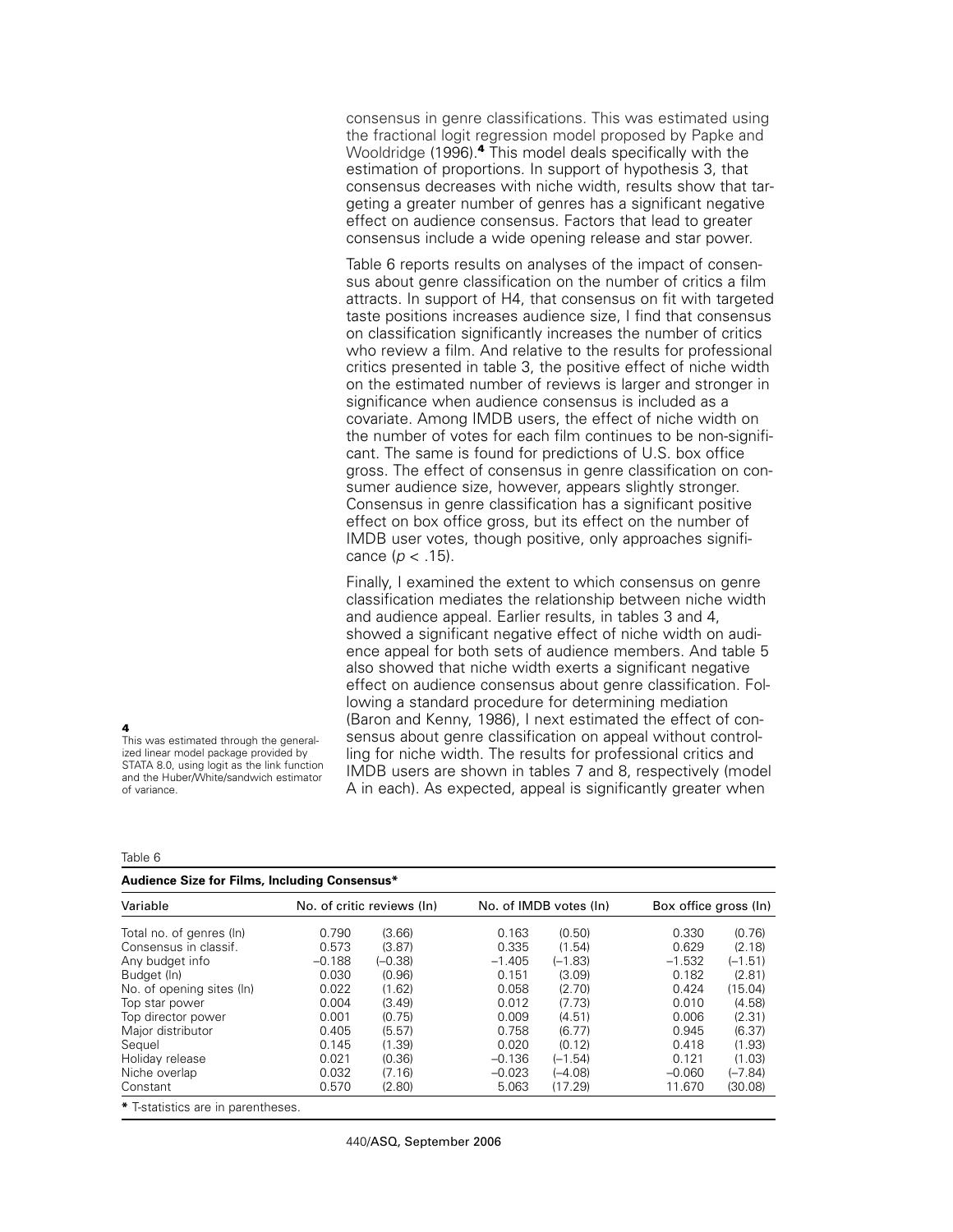there is greater consensus on a film's fit with targeted genres. Model B, in tables 7 and 8, estimates the effects of both niche width and audience consensus on appeal for the two sets of audiences. In both models, the estimated effect of niche width decreases in size and becomes non-significant, while the effect of consensus on genre classification remains highly significant. This suggests, in support of H5, that consensus about genre classification mediates the effect of niche width on the appeal of an organization to audience members.

To help illustrate the results, figure 2 provides comparisons of the expected critical reception of films that differ along the key dimensions of niche width and consensus about classification but that are similar in all other respects. It displays two sets of lines, reflecting the expected number of reviews in major media publications and the expected average rating within these reviews, respectively. As this figure shows, the number of reviews a film is expected to receive increases as the number of targeted genres increases. In addition, the expected number of reviews for films with a high consensus on classification (consensus score  $= 0.80$ ) is higher than the expected number for films with a low consensus (consensus  $score = 0.20$ , reflecting the advantage provided by greater consensus about a film's fit with targeted genres. This figure

#### Table 7

| Appeal of Films among Professional Critics, Including Consensus* |          |           |          |           |  |  |
|------------------------------------------------------------------|----------|-----------|----------|-----------|--|--|
| Variable                                                         |          | Model A   |          | Model B   |  |  |
| Total no. of genres (In)                                         |          |           | $-0.171$ | $(-0.36)$ |  |  |
| Consensus in classif.                                            | 1.428    | (4.83)    | 1.372    | (4.12)    |  |  |
| Any budget info                                                  | $-0.059$ | $(-0.06)$ | $-0.063$ | $(-0.06)$ |  |  |
| Budget (In)                                                      | 0.033    | (0.49)    | 0.033    | (0.50)    |  |  |
| No. of opening sites (ln)                                        | $-0.191$ | $(-6.64)$ | $-0.190$ | $(-6.59)$ |  |  |
| Top star power                                                   | 0.004    | (1.63)    | 0.004    | (1.64)    |  |  |
| Top director power                                               | 0.011    | (4.37)    | 0.011    | (4.36)    |  |  |
| Major distributor                                                | 0.436    | (2.81)    | 0.437    | (2.82)    |  |  |
| Sequel                                                           | 0.313    | (1.47)    | 0.318    | (1.49)    |  |  |
| Holiday release                                                  | $-0.097$ | $(-0.80)$ | $-0.100$ | $(-0.83)$ |  |  |
| Niche overlap                                                    | $-0.024$ | $(-2.39)$ | $-0.025$ | $(-2.40)$ |  |  |
| Constant                                                         | 3.981    | (8.80)    | 4.033    | (8.50)    |  |  |
| # Territates and in accordance                                   |          |           |          |           |  |  |

**\*** T-statistics are in parentheses.

#### Table 8

### **Appeal for Films among IMDB Users, Including Consensus\***

| Variable                           |          | Model A   |          | Model B   |  |  |  |  |
|------------------------------------|----------|-----------|----------|-----------|--|--|--|--|
| Total no. of genres (ln)           |          |           | $-0.150$ | $(-0.54)$ |  |  |  |  |
| Consensus in classif.              | 0.614    | (3.62)    | 0.567    | (2.97)    |  |  |  |  |
| Any budget info                    | $-2.227$ | $(-3.21)$ | $-2.216$ | $(-3.20)$ |  |  |  |  |
| Budget (In)                        | 0.157    | (3.56)    | 0.157    | (3.54)    |  |  |  |  |
| No. of opening sites (ln)          | $-0.172$ | $(-9.02)$ | $-0.170$ | $(-8.88)$ |  |  |  |  |
| Top star power                     | 0.004    | (2.68)    | 0.004    | (2.69)    |  |  |  |  |
| Top director power                 | 0.007    | (4.25)    | 0.007    | (4.24)    |  |  |  |  |
| Major distributor                  | 0.285    | (2.83)    | 0.287    | (2.85)    |  |  |  |  |
| Sequel                             | 0.035    | (0.24)    | 0.040    | (0.27)    |  |  |  |  |
| Holiday release                    | $-0.150$ | $(-1.87)$ | $-0.152$ | $(-1.90)$ |  |  |  |  |
| Niche overlap                      | $-0.019$ | $(-3.81)$ | $-0.020$ | $(-3.84)$ |  |  |  |  |
| Constant                           | 5.613    | (24.02)   | 5.640    | (23.60)   |  |  |  |  |
| * T-statistics are in parentheses. |          |           |          |           |  |  |  |  |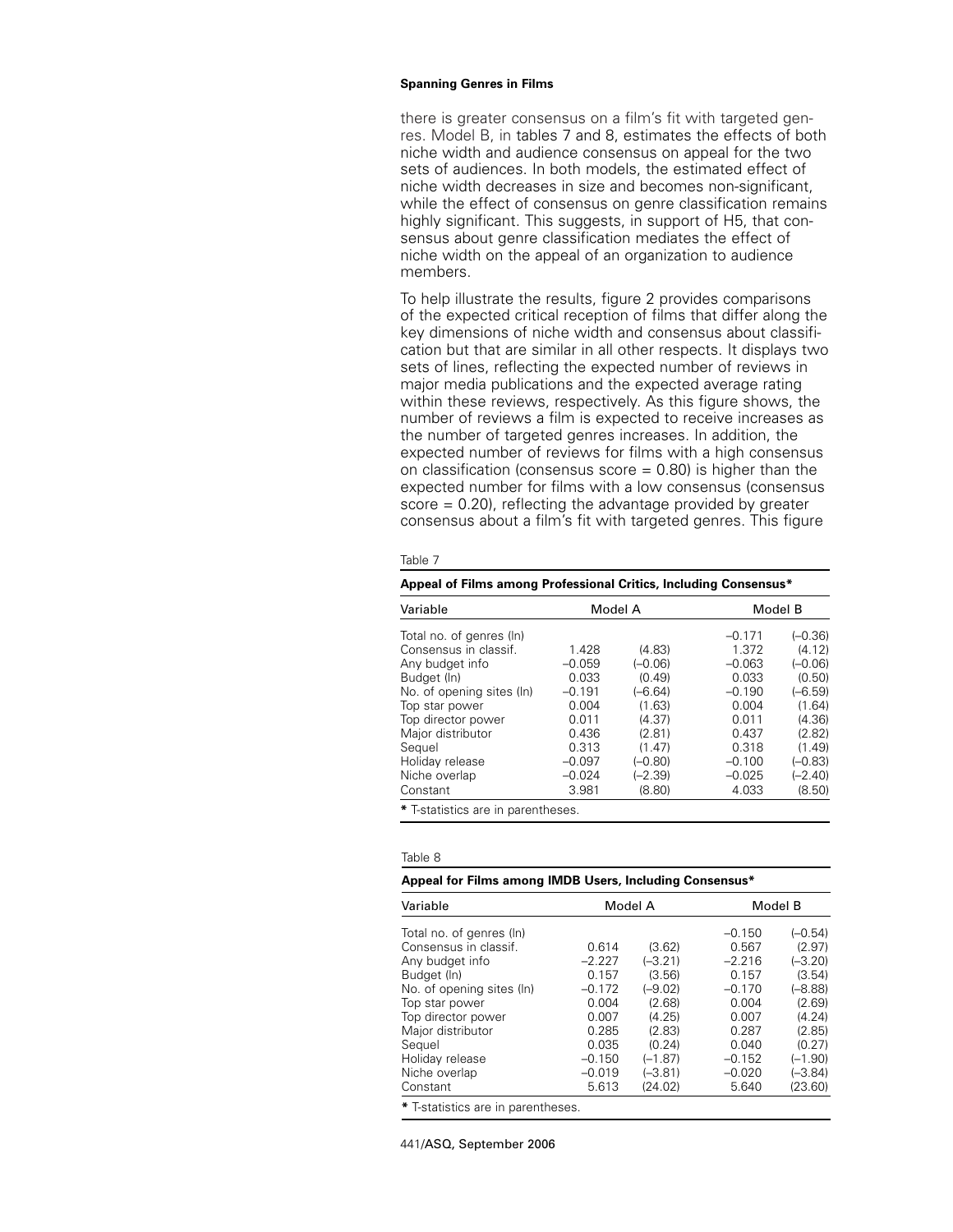

**Figure 2. Expected critical reception of films of differing niche width and consensus about classification.**

also illustrates the difference in average ratings for high- versus low-consensus films—the line reflecting the expected rating for a high-consensus film is located significantly above the line for a low-consensus film. But, as one would expect, given the mediating role consensus plays between niche width and appeal, the expected rating does not decrease significantly as the film's genre number increases when consensus on classification is modeled simultaneously. This figure depicts the positive advantages that greater niche width and consensus on classification impart on audience size, as well as the key role that consensus on classification plays in shaping the appeal critics experience for films.

One potential concern with the results of regressions comparing the effects of the number of genres with consensus about genre classification is that there may be a strong relationship between these two key explanatory variables, especially because the correlation between the consensus score and the natural log of the number of genres for the films is relatively high at –0.67. This correlation is driven in large part by films classified under a single genre; for such films, the consensus score, by default, must have a value of one. When the 166 films classified under a single genre are not taken into account, the correlation between the consensus score and the natural log of genre number drops to –0.30. To address concerns about whether the results continue to hold without the contribution of single-genre films, I reestimated the models of audience size and appeal using only films classified under more than one genre. These analyses produced the predicted effects of the number of genres and consensus about genre classification, providing additional support for the story suggested by the main analyses.

In supplementary analyses, I also considered variance in the degree to which there was collective agreement about the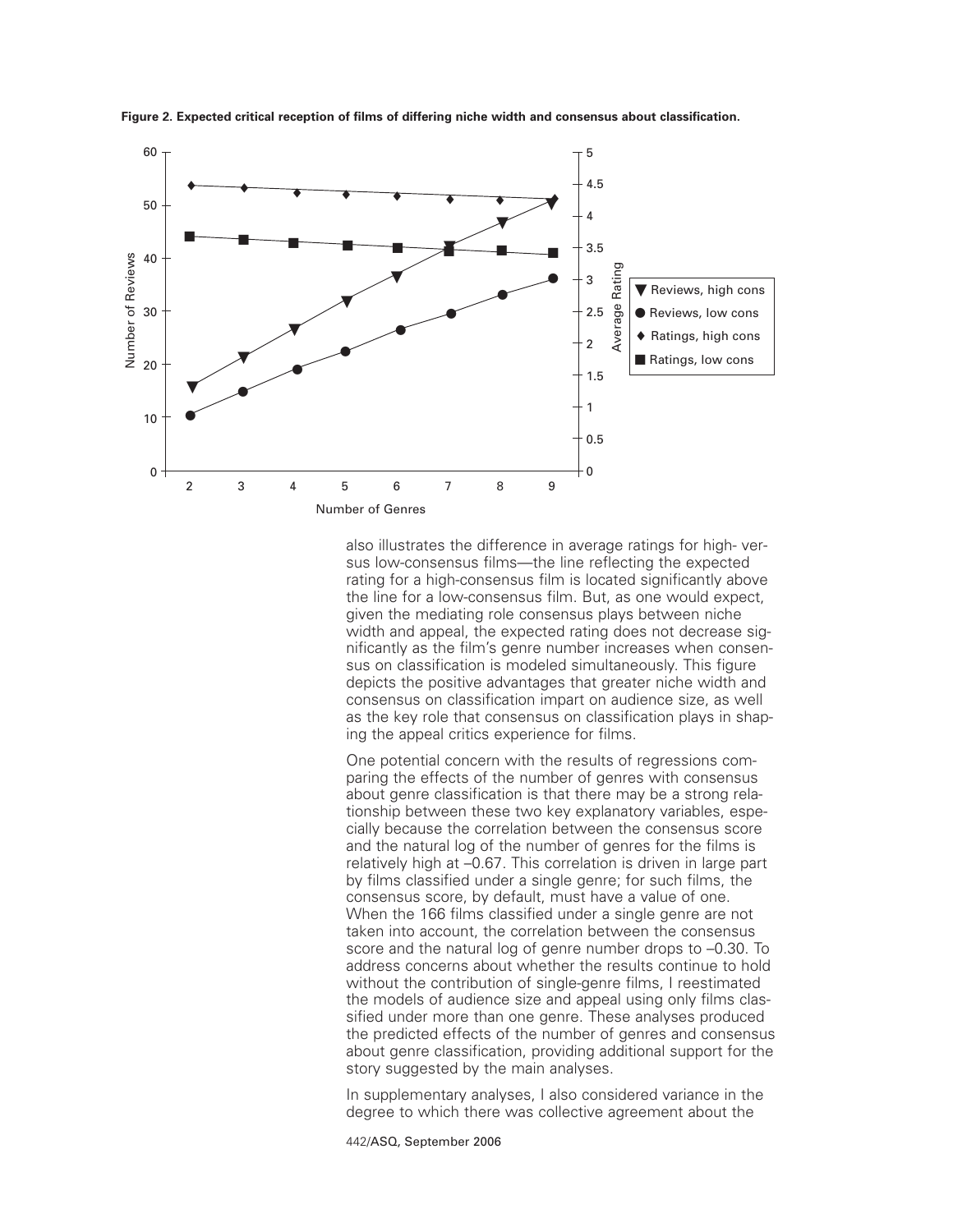location of distinct taste positions in the market. To guide market behavior effectively, such positions should represent clear sets of expectations that are understood by relevant actors. Adding indicator variables for each genre to regression models predicting audience members' reactions addressed potential differences in the consensus about genres to some degree. But these differences may also reflect the fact that certain genres are commonly confused with particular others by the archival sources. For example, films classified as crime by one source may be commonly perceived as mystery by another. In this case, a film that aims to target the single genre of crime may often be classified under both the crime and mystery genres and will, as a result, appear to be broader in focus than it actually intends to be. To investigate the extent to which certain genres were conflated, I examined the extent to which archival sources tended to "switch" genres with one another. For each pairwise combination of genres, I calculated the extent to which one archival source would attribute a film to one of the genres, while the other source would attribute the same film to the other. For example, for the pairing of action-adventure, I examined the frequency with which one source would label a film an action (and not an adventure film), while the other would label the film an adventure (and not an action film), and vice versa. The most worrisome pairing is science fiction and fantasy, which was conflated 22 percent of the time between Showbizdata.com and RottenTomatoes.com. For all other genre pairs, switching occurred less than one-fifth of the time that either genre label was applied to a film. In supplementary analyses, I collapsed the classifications of science fiction and fantasy into a single category and reestimated the study's models. These analyses again demonstrated support for the study's main predictions.

# Supplementary Analyses: Film Distributors

The analyses presented so far concern the implications of variance in niche width and clarity of generic identity for the performance of film projects, but exploring the implications of the arguments for film distributors may shed additional light on their generalizability. The studios responsible for film distribution are formed around permanent rather than temporary goals and often handle multiple films in a given year. They may also choose to focus on particular genres and develop genre-specific identities in the eyes of relevant audiences. I began by considering whether clustering the results by distributor has an impact on the general relationship between niche width and performance found in the main analyses. In my earlier analyses, I modeled the data using tobit regression, but researchers have demonstrated that, for nonlinear models such as tobit, introducing fixed effects renders the maximum likelihood estimator inconsistent (Hsiao, 1986). For these supplementary analyses, I employed linear regression, clustered by distributor, in analyses of audience size. In analyses of audience appeal, I employed fractional logit regression models, adjusting the scale of ratings accordingly. When effects were clustered by distributor, the results supported the hypotheses.**<sup>5</sup>**

# **5**

Thirty-nine films were dropped from the sample because distributor information was not available for them. In the main analyses, which were simply concerned with whether a film was backed by a major or independent distributor, films with missing distributor information in IMDB were assumed to be distributed by independent distributors.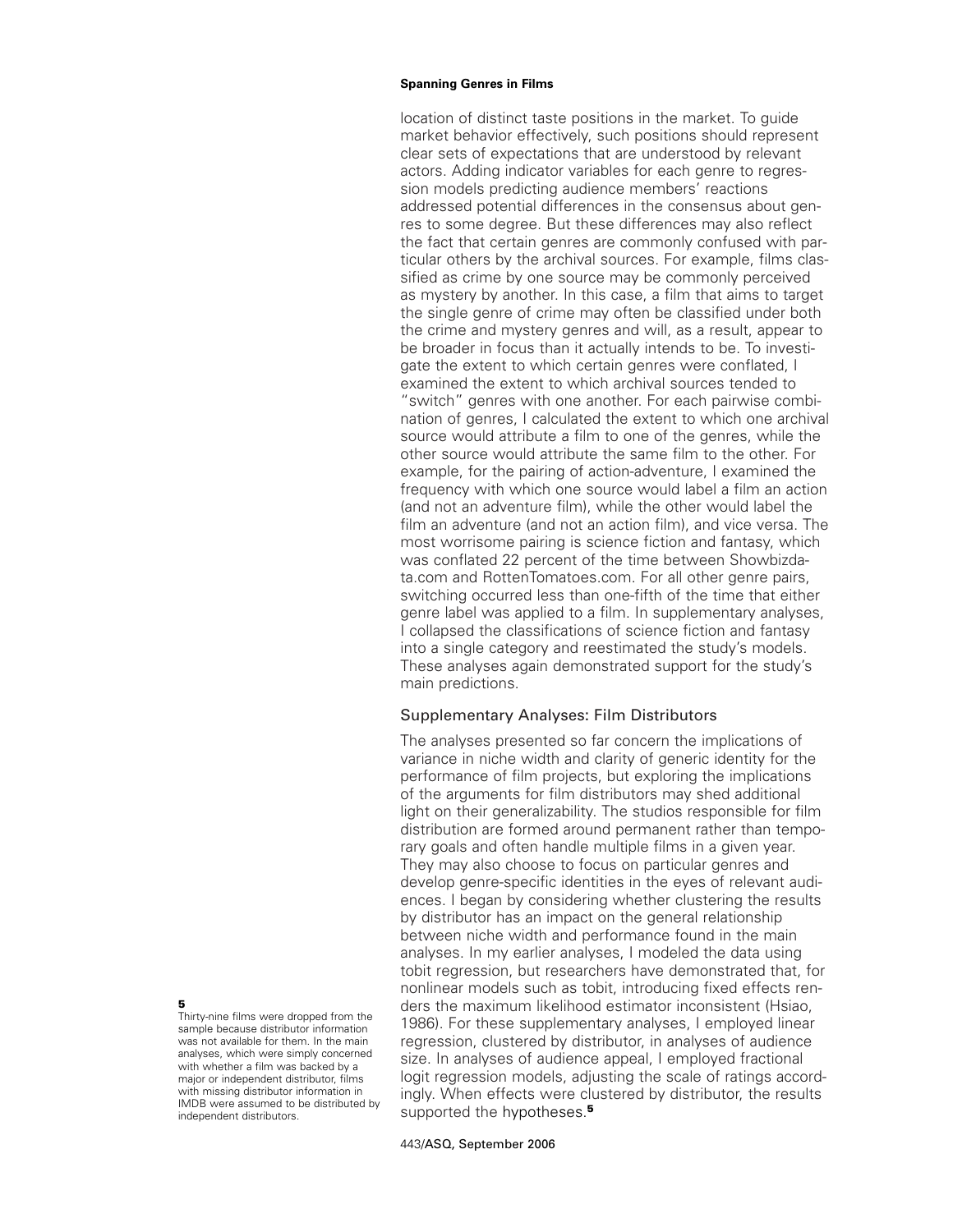I also examined the impact of niche width on box office performance at the distributor level by estimating the yearly U.S. box office gross of film distributors, using the method of generalized estimating equations (GEE) developed by Liang and Zeger (1986; Zeger and Liang, 1986). This method employs robust estimators that allow variation among distributors and within distributors over time to be analyzed. The dependent variable was the total box office gross earned by films distributed by each organization in a given year (ln). The main independent variables were (1) the number of distinct genres the distributor's films spanned in each year and (2) the average genre consensus score assigned to the distributor's films in each year. Other controls were aggregated to the level of the distributor when possible (i.e., total budget for films distributed by the organization in that year, total star power of films, number of films that were sequels, etc.). I also included a control for the number of films produced by that distributor in each year.

As table A.1 in the Appendix illustrates, niche width by itself has a positive but non-significant impact on box office gross, but when consensus about genre classification is included in the model, both targeting a greater number of genres and having established a greater consensus in genre classification have a positive effect on box office gross.**<sup>6</sup>** This supports the earlier finding that producers who target a broad area of the market have access to greater potential revenue; the extent to which they capitalize on this potential, however, depends on the clarity with which they communicate their fit with targeted genres. These results at the distributor level suggest that, even when moving to consider more traditional organizations producing multiple products (rather than strictly a single product), the general intuition underlying the principle of allocation applies.

# **DISCUSSION**

This study provided evidence supporting the empirical validity of the principle of allocation. Films that target broader niches generally attract a larger proportion of the audience at both the professional critic and consumer levels. At the same time, however, they generate less appeal among those audience members. The results also demonstrate the key role that audience consensus about fit with targeted positions plays in these dynamics. When producers target multiple positions, they increase the total size of the market that they have the potential to appeal to and glean resources from. When producers bridge multiple positions, however, audiences have more difficulty interpreting their identities and become more likely to ignore producers. Moreover, audiences are likely to disapprove of the broad-aiming producers who do gain their attention because of poor fit with their expectations and preferred tastes. But this does not appear to be particularly harmful to film producers' box office success. As previous research suggests, whether being a generalist is generally beneficial or harmful for producers' performance is largely context-based. Factors such as environmental variability and uncertainty (e.g., Freeman and Hannan, 1983; Hannan and Freeman, 1989; Dobrev, Kim, and Hannan, 2001), concentration in the distribution of market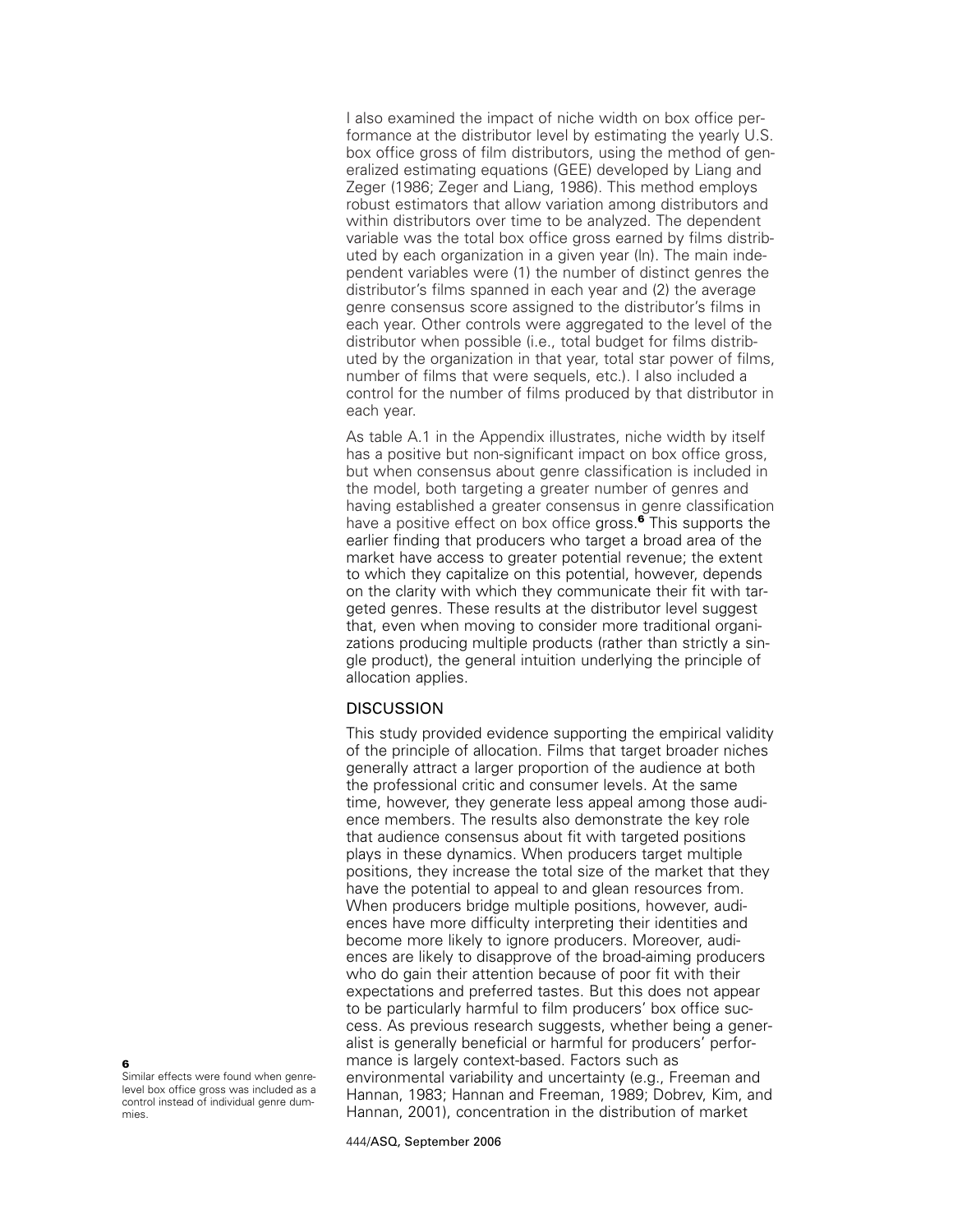resources (e.g., Boone, Carroll, and Witteloostuijn, 2002), and the perceived compatibility of participation in market categories (Carroll and Swaminathan, 2000; Rao, Monin, and Durand, 2003) are factors that are all likely to affect the relative success of generalists versus specialists. In the film industry, general uncertainty in consumers' tastes and network effects in consumer demand likely work to the advantage of generalists. Nevertheless, the "winner-take-all" dynamic observed by Frank and Cook (1996) works against generalists, whose spread across multiple positions results in lowered appeal among audiences and thus lower revenues at the consumer level. Perhaps as a result of these competing pressures, the results showed no robust effect of greater niche width on box office gross receipts at the film-project or distributor level.

The current study contributes to existing work in organizational ecology by highlighting the role that audience members' perceptions play in niche-based dynamics. In doing so, it points to key complementarities between ecology and recent studies on market structuration. Work in this latter tradition highlights the importance of conformity with the belief systems audiences rely on to interpret market activity and behavior. Research by Zuckerman and colleagues (Zuckerman, 1999, 2000; Zuckerman and Kim, 2003; Zuckerman et al., 2003) has demonstrated the powerful constraints audiences exert on producers. Through the threat of social and economic penalties, audiences pressure producers to conform to existing categories and serve to reproduce the existing structure of the market.

Greater attention to the way in which audiences respond to and shape the organizations that rely on them for social and material resources is likely to enhance understanding of organizational processes. This paper has illustrated this in the realm of niche theory. To date, ecological notions of the benefits of generalism versus specialism have largely ignored the impact of audience members' perceptions of fit with established categories. Yet such perceptions play an integral role in the trade-offs involved in the adoption of these strategies.

Focusing on audience members' perceptions and beliefs paves the way for a dynamic understanding of the consequences of spanning different market positions. Work by Rao, Monin, and Durand (2003) has documented the impact audience members have on categorical boundaries by examining the role that audiences played in the erosion of the boundary separating the traditionally oppositional categories of classical and nouvelle French cuisine. They found that extensive theorization by culinary journalists about the virtues of nouvelle cuisine significantly influenced the propensity of French chefs to cross over from classical to nouvelle cuisine. Rao, Monin, and Durand (2005) further illustrated how the penalties that the *Guide Michelin* imposed on chefs for crossing this boundary weakened over time as a result of shifting beliefs. By attending to the audience's perceptions of categories, researchers can examine how key aspects of the market structure, such as the strength of boundaries separating categories and consensus in the audience's beliefs about where categorical boundaries lie, shift over time. This focus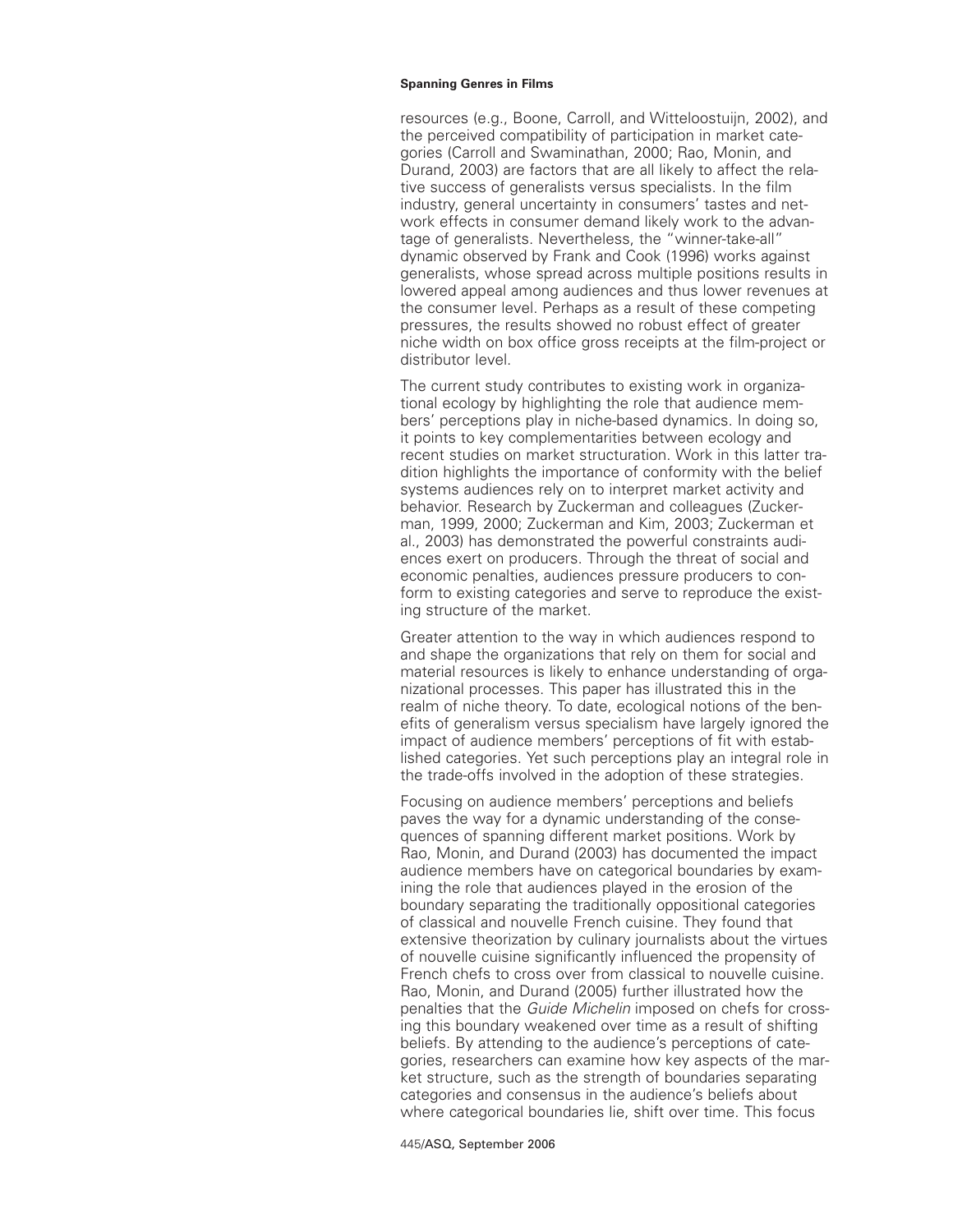paves the way for answering a number of future research questions, such as how audiences and producers interact to form consensus about the categories that structure interactions in the market and the impact of varying consensus about organizational classification systems on organizational opportunities and outcomes.

A related future direction concerns understanding differences in the way audience members react to and discipline producers. For example, critics themselves are likely to be shaped in their review choices by their particular position in the market's social structure. Factors such as the status and resources of the organizations they belong to and the type of readers they target are likely to influence the decisions that critics make. One of the key ideas underlying this study's predictions is that critics are influenced in their decisions about whether or not to review a film by perceptions of the film's fit with the tastes of their own constituents. This suggests that critics who have a larger, more diverse constituent base to satisfy are more likely to be influenced by the size of a film's targeted niche.

In exploratory analyses, I focused on critics for major daily newspapers and investigated the extent to which critics were influenced in their review decisions by their newspapers' circulation. The results suggest an interesting interaction: critics of papers with greater circulation are influenced to a greater extent by a film's niche width. Put differently, gatekeepers of organizations with a broader audience are more influenced in their film choices by the broadness of a film's potential appeal. Focusing on how the specific positions of gatekeepers in the market structure affect their attention and evaluation patterns is likely to shed greater light on the audience-based constraints affecting producers' behavior and success.

This study also directs attention to interesting possibilities for expanding current approaches to studying organizational identity. Research in the organizational behavior literature on identity has highlighted the importance of external constituents in shaping and constraining organizational identity (Albert and Whetten, 1985), but such constraints have largely been studied from the vantage of organizational insiders, as in work on insiders' perceptions of how external constituents view the organization (Dutton and Dukerich, 1991; Dutton, Dukerich, and Harquail, 1994) or the images projected by insiders to manage external impressions (e.g., Gioia and Thomas, 1996). The current study has largely focused on external perceptions of organizational identity but points to interesting ways of conceptualizing and measuring consensus in the perceptions of internal and external audiences. Focusing on the relationship between internal and external perceptions of identity may allow researchers to investigate issues such as how external beliefs are circumscribed by internal attributions (or vice versa), how internal and external perceptions of identity diverge, and the impact of such divergence on organizational behavior and functioning.

Finally, this study calls attention to the benefits of addressing key assumptions in the ecological literature. Since its emer-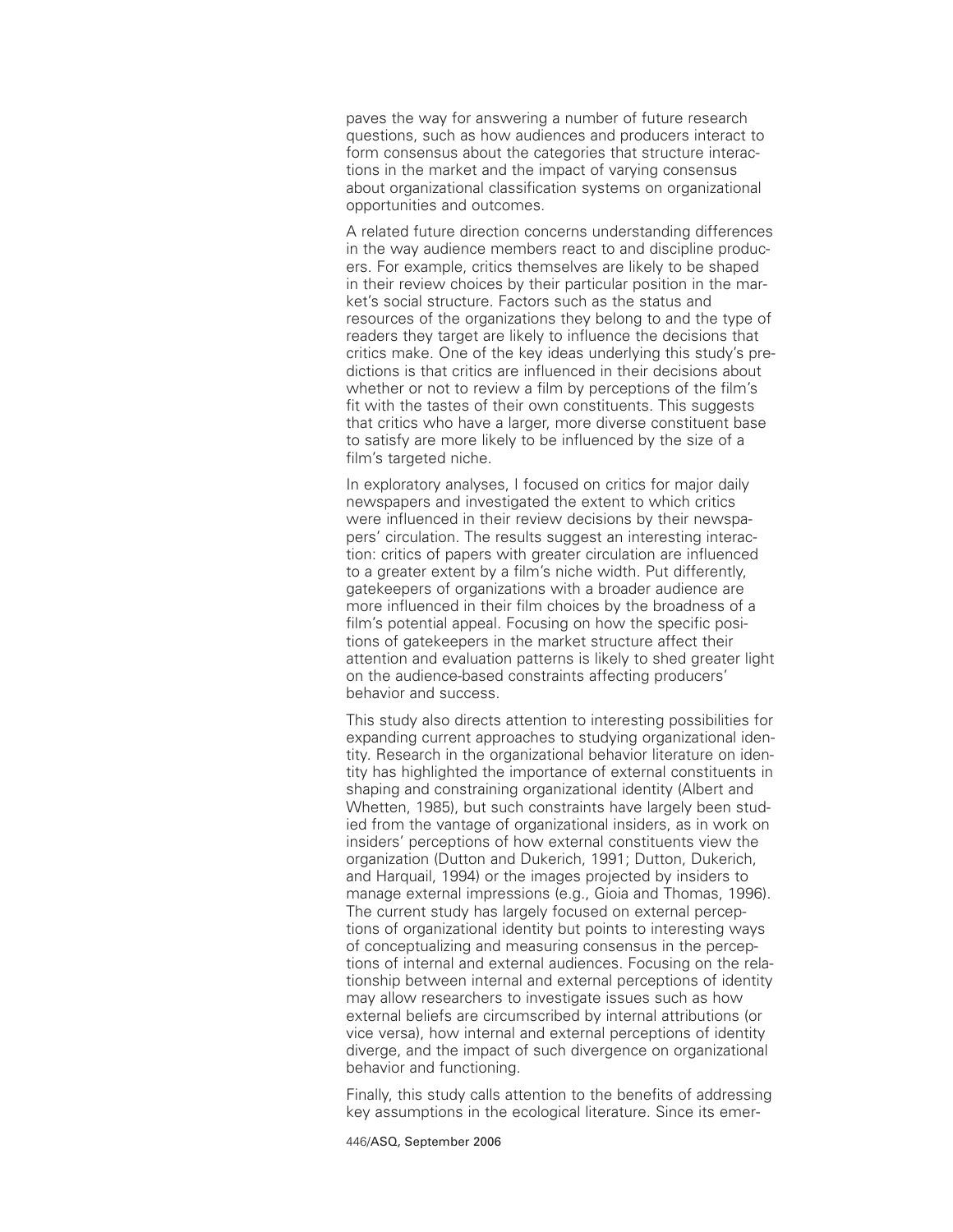gence, ecology has attracted a number of critiques for its reliance on inferences about the relationship between population characteristics and key social processes. Perhaps the best example of this is the long-standing debate over densitydependence theory (Hannan and Freeman, 1989). A number of theorists have challenged the assumption that population density serves as an accurate reflection of legitimation processes, citing lack of prior evidence of the validity and specific nature of this relationship (Zucker, 1989), exclusion of other forms of legitimacy in density measures (Baum and Powell, 1995), and lack of consideration of other factors that may be driving density effects (Delacroix and Rao, 1994). Such protests suggest that an empirical study of the validity of the assumed relationship between population density and cognitive legitimacy would contribute greatly to general acceptance of this core ecological theory. As in the current paper, this type of test would require direct study of audience members' perceptions. In particular, it would require measuring audience-based factors such as the amount of attention an organizational population receives, consensus in audience members' beliefs about key features of the population, and consensus on the perceived membership within that population. Given the recent adoption by organizational theorists of methodologies designed to tap into audience members' perceptions and beliefs about organizational forms (see Hsu and Hannan, 2005, for a review), this is likely to be a feasible endeavor with the potential to benefit both ecology and related areas in the sociology of organizations.

### **REFERENCES**

### Albert, S., and D. Whetten

1985 "Organizational identity." In L. L. Cummings and B. M. Staw (eds.), Research in Organizational Behavior, 7: 263–295. Greenwich, CT: JAI Press.

#### Altman, R.

1999 Film/Genre. London: British Film Institute Publishing.

#### Austin, B. A.

1988 Immediate Seating: A Look at Movie Audiences. Belmont, CA: Wadsworth.

### Barnett, W. P., and G. R. Carroll

1987 "Competition and mutualism among early telephone companies." Administrative Science Quarterly, 32: 400–421.

### Baron, R. M., and D. A. Kenny

1986 "The moderator-mediator variable distinction in social psychological research: Conceptual, strategic and statistical considerations." Journal of Personality and Social Psychology, 51: 1173–1182.

## Barron, D. N.

1992 "The analysis of count data: Overdispersion and autocorrelation." In P. V. Marsden (ed.), Sociological Methodology: 179–220. Oxford: Basil Blackwell.

#### Basuroy, S., S. Chatterjee, and S. A. Ravid

- 2003 "How critical are critical reviews? The box office effects of film critics, starpower, and budgets." Journal of Marketing, 67: 103–117.
- Baum, J. A. C., and W. W. Powell 1995 "Cultivating an institutional ecology of organizations: Comment on Hannan, Carroll, Dundon, and Torres." American Sociological Review, 60: 529–538.

# Boone, C., G. R. Carroll, and

A. van Witteloostuijn 2002 "Resource distributions and market partitioning: Dutch daily newspapers, 1968 to 1994." American Sociological Review, 67: 408–431.

### Boone, C., and A. van Witteloostuijn

2004 "A unified theory of market partitioning: An integration of resource-partitioning and sunk cost theories." Industrial and Corporate Change, 13: 701–725.

### Bruggeman, J.

1997 "Niche width theory reappraised." Journal of Mathematical Sociology, 22: 201–220.

# Carroll, G. R.

1985 "Concentration and specialization: Dynamics of niche width in populations of organizations." American Journal of Sociology, 90: 1262–1283.

### Carroll, G. R., S. Dobrev, and A. Swaminathan

2002 "Organizational processes of resource partitioning." In B. M. Staw and R. M. Kramer (eds.), Research in Organizational Behavior, 24: 1–40. New York: Elsevier/JAI.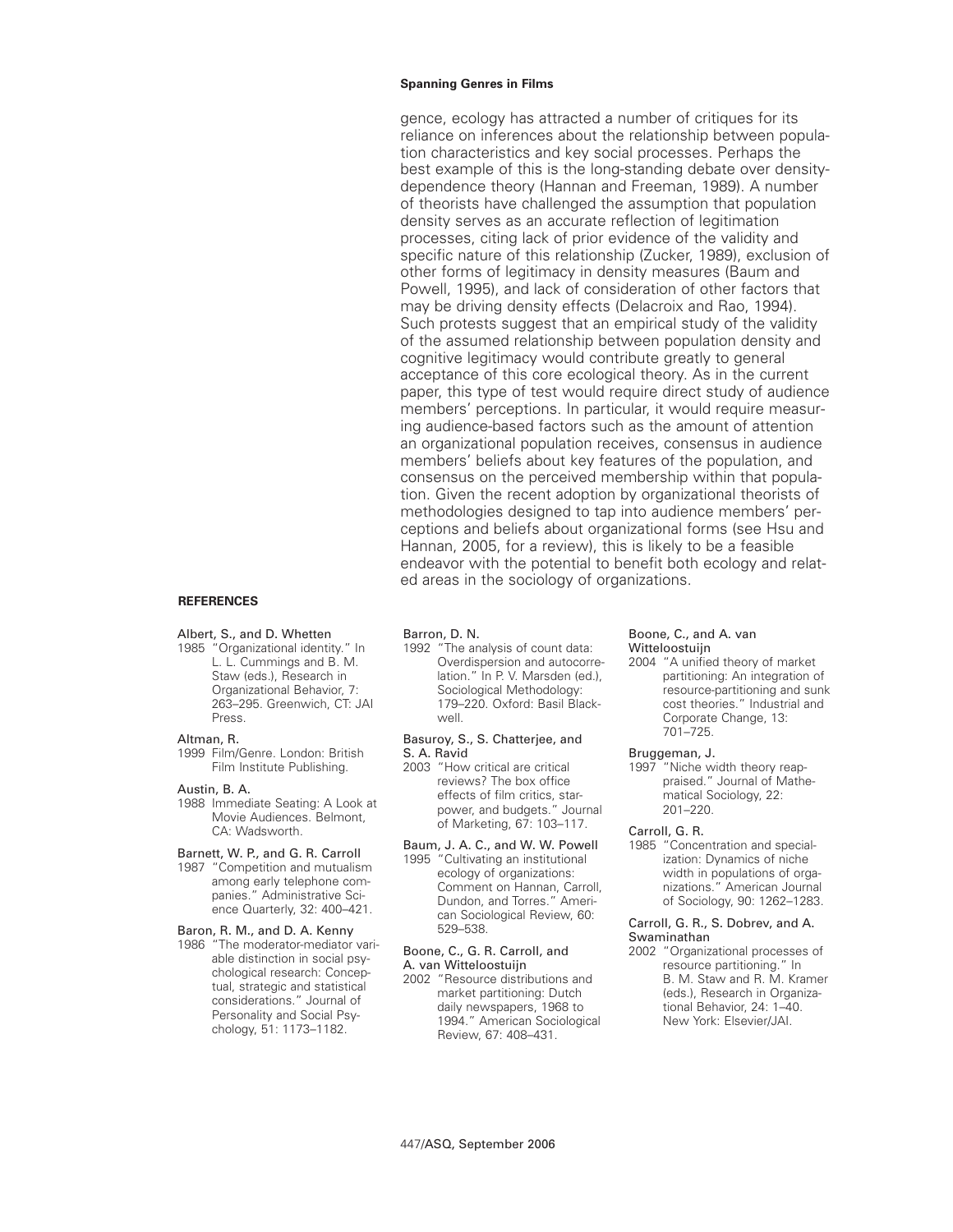### Carroll, G. R., and A. Swaminathan

2000 "Why the microbrewery movement? Organizational dynamics of resource partitioning in the U.S. brewing industry." American Journal of Sociology, 106: 715–762.

### Dancyger, K., and J. Rush

2002 Alternative Scriptwriting: Successfully Breaking the Rules, 3rd ed. Boston: Focal Press.

## Delacroix, J., and H. Rao

1994 "Externalities and ecological theory: Unbundling density dependence." In J. A. C. Baum and J. V. Singh (eds.), Evolutionary Dynamics of Organizations: 255–268. New York: Oxford University Press.

#### De Silva, I.

1998 "Consumer selection of motion pictures." In B. R. Litman (ed.), The Motion Picture Mega Industry: 144–171. Needham Heights, MA: Allyn and Bacon.

### De Vany, A., and W. D. Walls

- 1996 "Bose-Einstein dynamics and adaptive contracting in the motion picture industry." Economic Journal, 106: 1493–1514.
- 1999 "Uncertainty in the movies: Can star power reduce the terror of the box office?" Journal of Cultural Economics, 23: 285–318.

### DiMaggio, P. M., and W. W. Powell

1983 "The iron cage revisited: Institutional isomorphism and collective rationality in organizational fields." American Sociological Review, 47: 147–160.

#### Dobrev, S. D., T.-Y. Kim, and G. R. Carroll

2002 "The evolution of organizational niches: U.S. automobile manufacturers, 1885–1981." Administrative Science Quarterly, 47: 233–264.

### Dobrev, S. D, T.-Y. Kim, and M. T. Hannan

2001 "Dynamics of niche width and resource partitioning." American Journal of Sociology, 106: 1299–1337.

## Dobrev, S. D., S. Z. Ozdemir, and A. Teo

2005 "The ecological interdependence of emergent and established organizational populations: Financial cooperatives and commercial banks in Singapore, 1925–1995." Working paper, University of Chicago, Graduate School of Business.

### Dowell, G., and A. Swaminathan 2000 "Racing and back-pedalling into the future: New product introduction and organizational mortality in the U.S. bicycle industry, 1880–1918." Organi-

zation Studies, 21: 405–431.

Dutton, J. E., and J. M. Dukerich 1991 "Keeping an eye on the mirror: Image and identity in organizational adaptation." Academy of Management Journal, 34: 517–554.

### Dutton, J. E., J. M. Dukerich, and C. V. Harquail

1994 "Organizational images and member identification." Administrative Science Quarterly, 39: 239–263.

## Eliashberg, J., and S. M. Shugan

1997 "Film critics: Influencers or predictors?" Journal of Marketing, 61: 68–78.

### Everitt, B. S., S. Landau, and M. Leese

2001 Cluster Analysis, 4th ed. New York: Oxford University Press.

### Faulkner, R. R., and A. B. Anderson

1987 "Short-term projects and emergent careers: Evidence from Hollywood." American Journal of Sociology, 92: 879–909.

### Fischoff, S., J. Antonio, and D. Lewis

1998 "Favorite films and film genres as a function of race, age, and gender." Journal of Media Psychology, 3:1–9.

# Frank, R. H., and P. J. Cook

1996 The Winner-Take-All Society. New York: Martin Kessler Books at the Free Press.

### Freeman, J., and M. T. Hannan

1983 "Niche width and the dynamics of organizational populations." American Journal of Sociology, 88: 1116–1145.

### Friedman, R. G.

1992 "Motion picture marketing." In J. E. Squire (ed.), The Movie Business Book, 2d ed.: 291–305. New York: Fireside.

## Gioia, D. A., and J. B. Thomas

1996 "Identity, image, and issue interpretation: Sensemaking during strategic change in academia." Administrative Science Quarterly, 41: 370–403.

### Hannan, M. T., G. R. Carroll, and L. Pólos

- 2003 "The organizational niche." Sociological Theory, 21: 309–340.
- Hannan, M. T., and J. Freeman 1977 "The population ecology of organizations." American Journal of Sociology, 82: 929–964.
- 1989 Organizational Ecology. Cambridge, MA: Harvard University Press.

### Hannan, M. T., L. Pólos, and G. R. Carroll

2006 "Logics of organization theory: Audiences, codes, and ecologies." Working paper, Stanford University, Graduate School of Business.

### Holbrook, M. B.

1999 "Popular appeal versus expert judgments of motion pictures." Journal of Consumer Research, 26: 144–155.

#### Hsiao, C.

1986 Analysis of Panel Data. Cambridge: Cambridge University Press.

### Hsu, G., and M. T. Hannan

2005 "Identities, genres, and organizational forms." Organization Science, 16: 474–490.

### Hutchinson, G. E.

- 1957 "Concluding remarks." Cold Spring Harbor Symposium on Quantitative Biology, 22: 415–427.
- 1978 An Introduction to Population Ecology. New Haven, CT: Yale University Press.

#### Levins, R.

1968 Evolution in Changing Environments. Princeton, NJ: Princeton University Press.

### Liang, K.-Y., and S. L. Zeger

1986 "Longitudinal analysis using generalized linear models." Biometrika, 73: 13–22.

### Lieberman, A., with P. Esgate

2002 The Entertainment Marketing Revolution: Bringing the Moguls, the Media, and the Magic to the World. Upper Saddle River, NJ: Prentice Hall.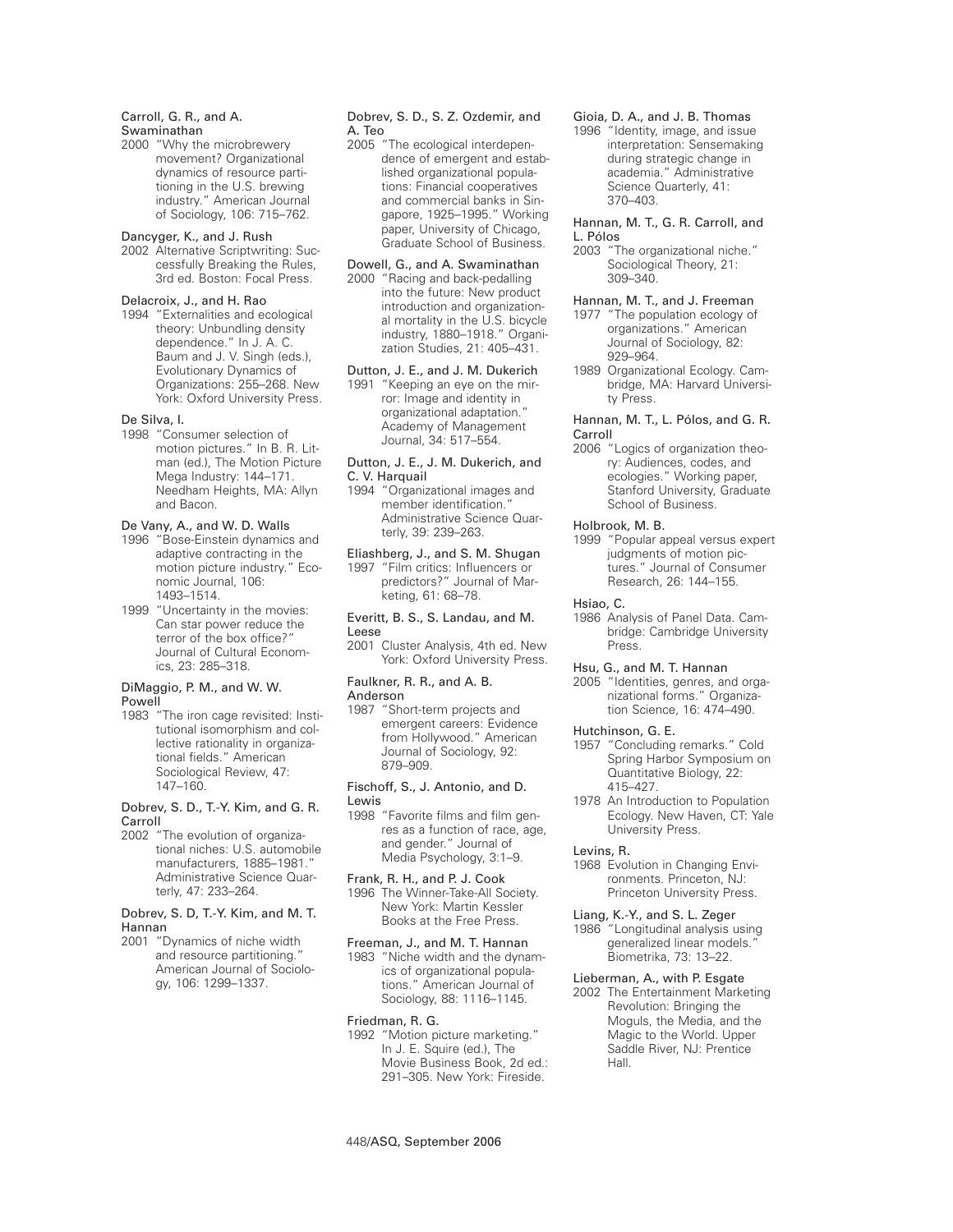### Litman, B. R.

1983 "Predicting success of theatrical movies: An empirical study." Journal of Popular Culture, 16: 159–175.

### Litman, B. R., and H. Ahn

1998 "Predicting financial success of motion pictures." In B. R. Litman (ed.), The Motion Picture Mega Industry: 172–197. Needham Heights, MA: Allyn and Bacon.

# Litman, B. R., and L. S. Kohl

1989 "Predicting financial success of motion pictures: The '80s experience." Journal of Media Economics, 2: 35–50.

#### MacArthur, R. H.

1972 Geographical Ecology: Patterns in the Distribution of Species. Princeton, NJ: Princeton University Press.

#### Mark, N.

1998 "Birds of a feather sing together." Social Forces, 77: 453–485.

# McKendrick, D. G., J. Jaffee, G. R.

Carroll, and O. M. Khessina 2003 "In the bud? Analysis of disk array producers as a (possibly) emergent organizational form." Administrative Science

### McPherson, J. M.

1983 "An ecology of affiliation." American Sociological Review, 48: 519–532.

Quarterly, 48: 60–93.

## McPherson, J. M., and J. R.

- Ranger-Moore
- 1991 "Evolution on a dancing landscape: Organizations and networks in dynamic Blau space." Social Forces, 70: 19–42.

### Meyer, J. W., and B. Rowan

1977 "Institutionalized organizations: Formal structure as myth and ceremony." American Journal of Sociology, 83: 340–863.

## Neale, S.

2000 Genre and Hollywood. London: Routledge.

### Papke, L. E., and J. M.

Wooldridge

1996 "Econometric methods for fractional response variables with an application to 401(K) plan participation rates." Journal of Applied Econometrics, 11: 619–632.

#### Péli, G.

- 1997 "The niche hiker's guide to population ecology: A logical reconstruction of organizational ecology's niche theory." Sociological Methodology, 27: 1–46.
- 2004 "Affiliation within boundaries: Niche span optimization in the resource space." Working paper, University of Groningen, Faculty of Economics.

## Péli, G., and B. Nooteboom

1999 "Market partitioning and the geometry of the resource space." American Journal of Sociology, 104: 1132–1153.

### Podolny, J. M.

- 1993 "A status-based model of market competition." American Journal of Sociology, 98: 829–872.
- 1994 "Market uncertainty and the social character of economic exchange." Administrative Science Quarterly, 39: 458–483.

### Podolny, J. M., T. E. Stuart, and M. T. Hannan

1996 "Networks, knowledge, and niches: Competition in the worldwide semiconductor industry, 1984–1991." American Journal of Sociology, 102: 659–689.

# Prag, J., and J. Casavant

1994 "An empirical study of the determinants of revenues and marketing expenditures in the motion picture industry." Journal of Cultural Economics, 18: 217–235.

### Rao, H., P. Monin, and R. Durand

- 2003 "Institutional change in Tocqueville: Nouvelle cuisine as an identity movement in French gastronomy." American Journal of Sociology, 108: 795–843.
- 2005 "Border crossing: Bricolage and the erosion of categorical boundaries in French gastronomy." American Sociological Review, 70: 968–991.

#### Ravid, S. A.

1999 "Information, blockbusters and stars." Journal of Business, 72: 463–492.

#### Sawhney, M. S., and J. Eliashberg 1996 "A parsimonious model for forecasting gross box office revenues of motion pictures." Marketing Science, 15: 113–131.

#### Schatz, T.

1981 Hollywood Genres: Formulas, Filmmaking, and the Studio System. Boston: McGraw-Hill.

## Sochay, S.

1994 "Predicting the performance of motion pictures." Journal of Media Economics, 7: 1–20.

### Suchman, M. C.

1995 "Managing legitimacy: Strategic and institutional approaches." Academy of Management Review, 20: 571–610.

#### Wallace, W. T., A. Seigerman, and M. B. Holbrook

1993 "The role of actors and actresses in the success of films." Journal of Cultural Economics, 17: 1–27.

### White, H. C.

1981 "Where do markets come from?" American Journal of Sociology, 87: 517–547.

#### Wyatt, J.

1994 High Concept: Movies and Marketing in Hollywood. Austin, TX: University of Texas Press.

### Wyatt, R. O., and D. P. Badger

1984 "How reviews affect interest in and evaluation of films." Journalism Quarterly, 61: 874–878.

#### Zeger, S. L., and K.-Y. Liang

1986 "Longitudinal data analysis for discrete and continuous outcomes." Biometrics, 42: 121–30.

#### Zucker, L. G.

1989 "Combining institutional theory and population ecology: No legitimacy, no history." American Sociological Review, 54: 542–545.

### Zuckerman, E. W.

- 1999 "The categorical imperative: Securities analysts and the legitimacy discount." American Journal of Sociology, 104: 1398–1438.
- 2000 "Focusing the corporate product: Securities analysts and de-diversification." Administrative Science Quarterly, 45: 591–619.
- 2004 "Structural incoherence and stock market activity." American Sociological Review, 69: 405–432.